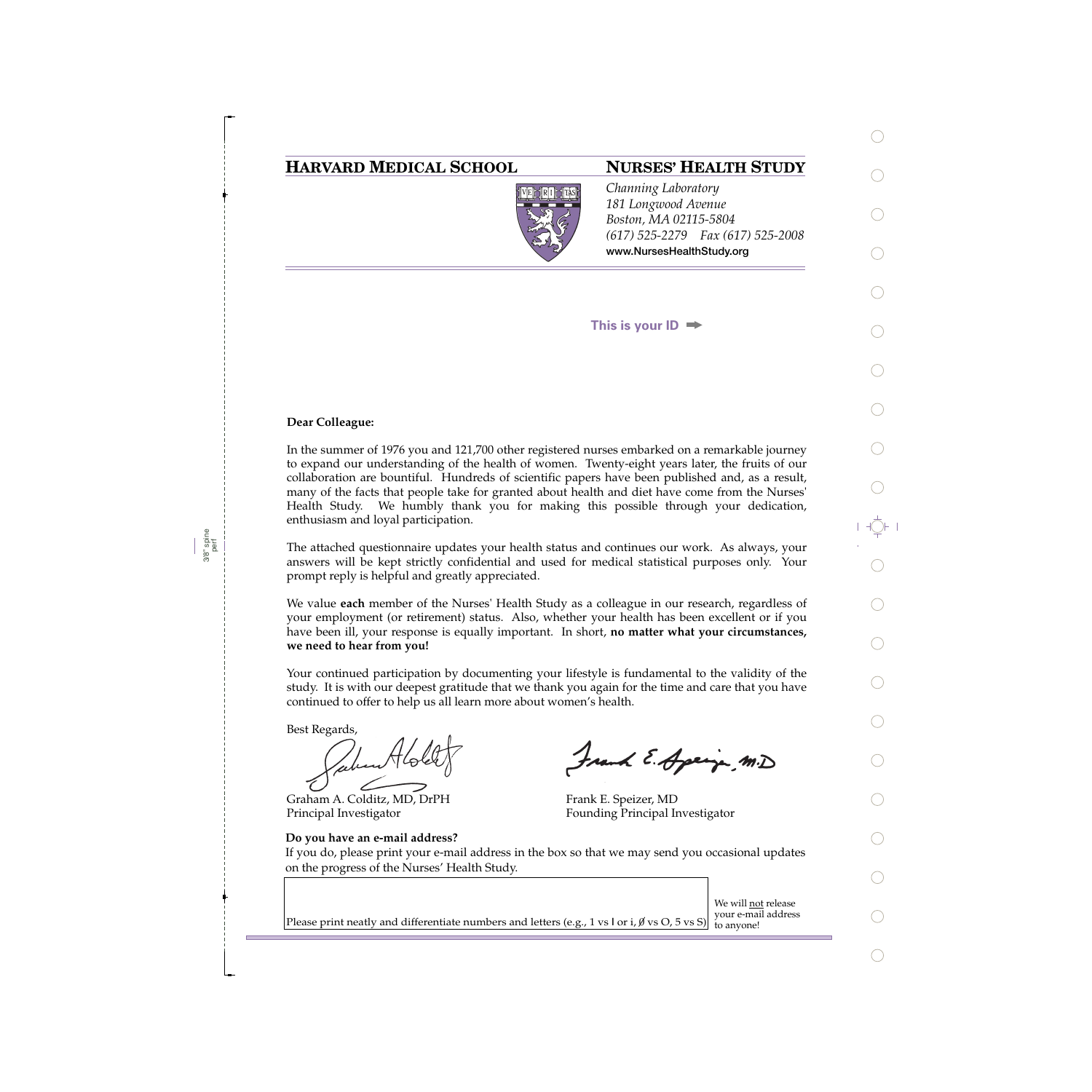# **INSTRUCTIONS**

USE NO. 2 PENCIL ONLY

**7 8 9**

**9**

**140**

Please use an ordinary No. 2 pencil to answer all questions. Fill in the appropriate response circles completely. The form is designed to be read by optical-scanning equipment, so it is important that you keep any write-in responses **within** the spaces provided and erase any incorrect marks completely. If you have comments, please write them on a separate piece of paper.

**Please fill in the** circles completely. **Do not mark this** way:  $\emptyset\emptyset\bigcirc$ 

**EXAMPLE 1: Write yo** 

| Write your weight in                                                                    |                                                                                                   | 1. Current<br>Weight                                                                                                      |
|-----------------------------------------------------------------------------------------|---------------------------------------------------------------------------------------------------|---------------------------------------------------------------------------------------------------------------------------|
| the boxes                                                                               |                                                                                                   | <b>POUNDS</b>                                                                                                             |
| and fill in the circle<br>corresponding to the<br>figure at the head of<br>each column. | $\overline{0}$<br>$\boxed{2}$<br>$\sqrt{3}$<br>$\overline{4}$<br>$\boxed{5}$<br>$\left( 6\right)$ | $\mathbf 0$<br>$\left( 1\right)$<br>$\left( 2\right)$<br>$\left(3\right)$<br>$\left(5\right)$<br>6<br>$\overline{7}$<br>8 |

 $\begin{array}{|c|c|c|c|}\hline \text{POUNDS} & \text{O} & \text{NOTE:} & \text{It is important that} \ \hline \end{array}$ **you write in your weight in addition to completing the corresponding circles. This allows us to confirm that the correct circles have been filled in.**

**EXAMPLE 2:** Mark "Yes" bubble and Year of Diagnosis bubble for each illness you **have had diagnosed.**



- **• Please tear off the cover letter (to preserve confidentiality) and return the questionnaire in the enclosed postage-paid envelope.**
- **• If your name and address as printed on this questionnaire are no longer correct or are incomplete, or if you are providing your e-mail address, please make any necessary changes on the letter and return it to us.**
- **• Thank you for completing the 2004 Nurses' Health Study Questionnaire.**

The risk of breach of confidentiality associated with participation in this study is very small. Your choice to participate in this study is completely voluntary and you may decline or withdraw at any time without penalty. Although complete information is important to the study, you may skip any question you do not wish to answer. You will not receive monetary compensation for participating. If you have any questions regarding your rights as a research participant, you are encouraged to call a representative of the Human Subjects Committee at the Brigham and Women's Hospital (617-525-3170). **Federal research regulations require us to include the following information:** There are no direct benefits to you from participating in this study.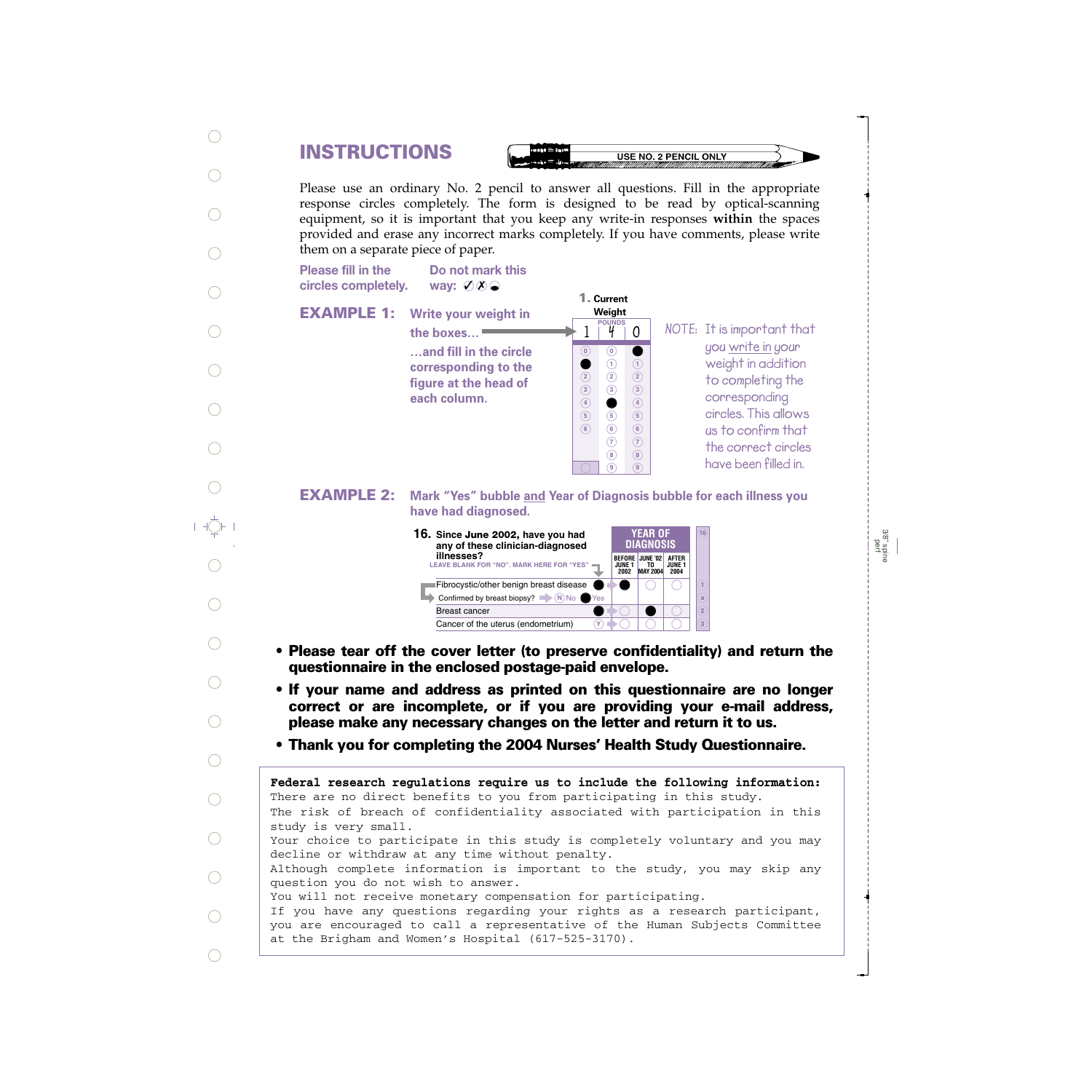|                                                            |                                |                                | <b>HARVARD MEDICAL SCHOOL</b>               | and the state                                                                                                                                                                           | Page 1                                                |                                                                                       | <b>NURSES' HEALTH STUDY</b>        |                                          |
|------------------------------------------------------------|--------------------------------|--------------------------------|---------------------------------------------|-----------------------------------------------------------------------------------------------------------------------------------------------------------------------------------------|-------------------------------------------------------|---------------------------------------------------------------------------------------|------------------------------------|------------------------------------------|
|                                                            |                                |                                |                                             |                                                                                                                                                                                         |                                                       |                                                                                       |                                    | 1)(2)(3)(4)(5)                           |
| <b>PLEASE USE PENCIL!</b>                                  |                                |                                |                                             |                                                                                                                                                                                         |                                                       |                                                                                       |                                    | $\left( 8\right)$<br>(9)(10)             |
| 1. What is your                                            |                                |                                |                                             | 2. What is the difference between your highest and lowest weight during the last 2 years?                                                                                               |                                                       |                                                                                       |                                    | 04 05 06 11 12                           |
| current weight?                                            |                                |                                | No change                                   | $\bigcirc$ 5-9 lbs.<br>$\bigcirc$ 2–4 lbs.                                                                                                                                              |                                                       | $\bigcirc$ 10–14 lbs. $\bigcirc$ 15–29 lbs. $\bigcirc$ 30–49 lbs. $\bigcirc$ 50+ lbs. |                                    |                                          |
|                                                            |                                |                                |                                             | 3. Do you currently smoke cigarettes?                                                                                                                                                   |                                                       |                                                                                       |                                    |                                          |
|                                                            |                                |                                | <b>No</b>                                   | $\circ$ Yes $\rightarrow$ How many/day? $\circ$ 1-4 $\circ$ 5-14                                                                                                                        |                                                       | $() 15 - 24$<br>$25 - 34$                                                             | $35 - 44$                          | $45+$                                    |
| $\circledcirc$                                             | $\circledcirc$                 | $\circledcirc$                 |                                             | 4. Have you had your uterus removed?                                                                                                                                                    |                                                       |                                                                                       |                                    |                                          |
| $\odot$                                                    | $\odot$                        | $\odot$                        | $()$ No                                     | ◯ Yes Date of surgery: ◯ Before June 1, 2002                                                                                                                                            |                                                       | After June 1, 2002                                                                    |                                    |                                          |
| $\circled{2}$                                              | $\odot$                        | $\circled{2}$                  |                                             | 5. Have you ever had either of your ovaries surgically removed?                                                                                                                         |                                                       |                                                                                       |                                    |                                          |
| $\circled{3}$<br>$\circled{4}$                             | $\circled{3}$<br>$\circled{4}$ | $\circled{3}$<br>$\circled{4}$ | ( ) No                                      | ◯ Yes → a) How many ovaries do you have remaining?                                                                                                                                      |                                                       | ◯ None                                                                                | One                                |                                          |
| $\circled{5}$                                              | $\circled{5}$                  | $\circled{5}$                  |                                             | 6. In the last 10 years, have you experienced pain, discomfort or burning in your pelvis or bladder<br>for more than 3 months in a row and accompanied by urinary frequency or urgency? |                                                       |                                                                                       |                                    |                                          |
| $\circledcirc$                                             | $\odot$                        | $\circledast$                  | Yes                                         | ) No                                                                                                                                                                                    |                                                       |                                                                                       |                                    |                                          |
|                                                            | $\circledR$                    | $\odot$                        |                                             | 7. On average, how many times do you get out of bed each night to urinate?                                                                                                              |                                                       |                                                                                       |                                    |                                          |
|                                                            | $\circled{8}$                  | $\circled{8}$                  | Zero $\bigcirc$ One                         | $\bigcirc$ Two<br>$\bigcirc$ Three                                                                                                                                                      | Four or more                                          |                                                                                       |                                    |                                          |
|                                                            | $\circledcirc$                 | $\circledcirc$                 |                                             | 8. On average, how many times do you urinate each day (from the time you get up, until you go to bed)?                                                                                  |                                                       |                                                                                       |                                    |                                          |
|                                                            |                                |                                | Four or less                                | $\bigcirc$ 9 to 12<br>$\bigcirc$ 5 to 8                                                                                                                                                 | $\bigcirc$ 13 to 15 $\bigcirc$ More than 15           |                                                                                       |                                    |                                          |
|                                                            |                                |                                |                                             | During the last 12 months, how often have you leaked or lost control of your urine?                                                                                                     |                                                       |                                                                                       |                                    |                                          |
| ◯ Never                                                    |                                |                                | ◯ Less than once/month                      | ◯ Once/month                                                                                                                                                                            | $\bigcirc$ 2-3 times/month                            | About once/week                                                                       | Almost every day                   |                                          |
|                                                            |                                |                                |                                             | i) When you lose your urine, how much usually leaks?                                                                                                                                    |                                                       |                                                                                       |                                    |                                          |
|                                                            |                                | ( ) A few drops                |                                             | $\bigcirc$ Enough to wet your underwear                                                                                                                                                 |                                                       | Enough to wet your outerclothing                                                      | $\bigcirc$ Enough to wet the floor |                                          |
|                                                            |                                |                                |                                             | ii) When you lose urine, what is the usual cause?                                                                                                                                       |                                                       |                                                                                       |                                    |                                          |
|                                                            |                                |                                |                                             | a Coughing, sneezing, laughing, or doing physical activity                                                                                                                              |                                                       | (b) A sudden and urgent need to go to the bathroom                                    |                                    |                                          |
|                                                            |                                |                                | c Both a) and b) equally                    | (d) In other circumstances                                                                                                                                                              |                                                       |                                                                                       |                                    |                                          |
|                                                            |                                |                                |                                             | Since June 2002, have you used Evista (raloxifene) or Nolvadex (tamoxifen)?                                                                                                             |                                                       |                                                                                       |                                    | 10 <sup>1</sup>                          |
|                                                            |                                |                                |                                             | $\bigcirc$ Yes $\blacktriangleright$ a) How many months have you used each drug during the 24 month period between June 2002 and June 2004?                                             |                                                       |                                                                                       |                                    |                                          |
| <b>No</b><br>$\left( \begin{array}{c} \end{array} \right)$ |                                | Evista                         | ◯ Not Used                                  | $\bigcirc$ 1–4 months $\bigcirc$ 5–9 $\bigcirc$ 10–14                                                                                                                                   | $\bigcirc$ 15-19                                      | ◯ 20-24 months ◯ Used only after 6/04                                                 |                                    | E                                        |
|                                                            |                                |                                | Nolvadex ◯ Not Used                         | $\bigcirc$ 1–4 months $\bigcirc$ 5–9 $\bigcirc$ 10–14                                                                                                                                   | $\bigcirc$ 15-19                                      | $\bigcirc$ 20–24 months $\bigcirc$ Used only after 6/04                               |                                    | N.                                       |
|                                                            |                                |                                |                                             | b) Are you currently using Evista or Nolvadex?<br>O No, not currently                                                                                                                   |                                                       | ◯ Yes, Evista                                                                         | Yes. Nolvadex                      |                                          |
|                                                            |                                |                                |                                             |                                                                                                                                                                                         |                                                       |                                                                                       |                                    |                                          |
|                                                            |                                |                                |                                             | Are you currently using any over-the-counter (e.g., "herbal," "natural," or soy-based) preparations for hormone                                                                         |                                                       |                                                                                       |                                    |                                          |
|                                                            |                                |                                |                                             | replacement or to treat post-menopausal symptoms? (Do NOT include food sources like tofu, soy milk, etc.)                                                                               |                                                       |                                                                                       |                                    |                                          |
| $()$ No                                                    |                                |                                | $\bigcirc$ Yes $\blacksquare$ What type(s)? | ◯ Soy estrogen products                                                                                                                                                                 |                                                       | ◯ Natural progesterone cream or wild yam cream                                        |                                    |                                          |
|                                                            |                                |                                |                                             | ◯ Dong quai (e.g., Rejuvex)                                                                                                                                                             | $(\ )$                                                | Black cohosh (e.g., Remifemin)                                                        | Other                              |                                          |
|                                                            |                                |                                |                                             | 12. Since June 2002, have you used prescription female hormones?                                                                                                                        |                                                       |                                                                                       |                                    | (0)(0)(0)(12)                            |
|                                                            |                                |                                |                                             | $\bigcirc$ Yes $\blacksquare$ a) How many months did you use hormones since June 2002?                                                                                                  |                                                       |                                                                                       |                                    | 1) (1) (1)                               |
| <b>No</b>                                                  |                                |                                |                                             | $\bigcirc$ 1–4 months $\bigcirc$ 5–9 $\bigcirc$ 10–14 $\bigcirc$ 15–19                                                                                                                  | $\bigcirc$ 20-25<br>$26 - 30$                         | $\bigcirc$ 31-35                                                                      | $\bigcirc$ 36+ months              | 2)(2)(2)                                 |
|                                                            |                                |                                |                                             | b) Are you currently using them (within the last month)?                                                                                                                                | $\bigcirc$ Yes                                        | No If No, skip to Part e.                                                             |                                    | 3<br>(3)(3)                              |
|                                                            |                                |                                |                                             | c) Mark the type(s) of hormones you are CURRENTLY using:                                                                                                                                |                                                       |                                                                                       |                                    | (4)(4)<br>$\overline{4}$<br>$\mathbf{C}$ |
|                                                            |                                |                                | <b>Combined:</b> $\bigcirc$ Prempro (cream) | ◯ Prempro (gold)                                                                                                                                                                        | ◯ Prempro (peach)                                     | ◯ Prempro (light blue)                                                                |                                    | $\overline{5}$<br>(5)(5)                 |
|                                                            |                                |                                | Premphase                                   | ◯ Combipatch                                                                                                                                                                            | ◯ FemHRT                                              |                                                                                       |                                    | (6)(6)<br>6                              |
|                                                            |                                | Estrogen:                      | <b>Oral Premarin</b>                        | Patch Estrogen                                                                                                                                                                          | ◯ Vaginal Estrogen                                    | $()$ Ogen                                                                             |                                    | 7)(7)(7)                                 |
|                                                            |                                |                                | Estrace                                     | <b>Estratest</b>                                                                                                                                                                        |                                                       | Other Estrogen (specify in box below)                                                 |                                    | $\bf{8}$<br>(8)(8)                       |
|                                                            |                                |                                | Progesterone/Progestin:                     | ◯ Provera/Cycrin/MPA                                                                                                                                                                    |                                                       | $\bigcirc$ Vaginal $\bigcirc$ Micronized (e.g., Prometrium)                           |                                    | (9)(9)<br>$\overline{9}$                 |
|                                                            |                                |                                |                                             | O Other progesterone (specify type in box below)                                                                                                                                        |                                                       |                                                                                       |                                    | (0)(0)(0)                                |
|                                                            |                                |                                |                                             | Other hormones CURRENTLY used (e.g., Tri-est), Specify:                                                                                                                                 |                                                       |                                                                                       |                                    | 1) (1) (1)                               |
|                                                            |                                |                                |                                             |                                                                                                                                                                                         |                                                       |                                                                                       |                                    | 2)(2)(2)                                 |
|                                                            |                                |                                |                                             | d) Since June 2002, how many months have you used the preparation(s) you marked in Part c?                                                                                              |                                                       |                                                                                       |                                    | $\sqrt{3}$<br>(3)(3)                     |
|                                                            |                                |                                |                                             | $\bigcirc$ 1–4 months $\bigcirc$ 5–9 $\bigcirc$ 10–14 $\bigcirc$ 15–19                                                                                                                  | $\bigcirc$ 20-25 $\bigcirc$ 26-30                     | $\bigcirc$ 31-35                                                                      | $\bigcirc$ 36+ months              | (4)(4)<br>$\overline{4}$                 |
|                                                            |                                |                                |                                             | e) If you used oral conjugated estrogen (e.g., Premarin) what dose did you usually take?                                                                                                |                                                       |                                                                                       |                                    | (5)(5)<br>5 <sub>5</sub><br>$\mathbf{e}$ |
|                                                            |                                |                                | $\bigcirc$ .30 mg/day or less               | $\bigcirc$ .45 mg/day                                                                                                                                                                   | $\bigcirc$ .625 mg/day                                | $()$ .9 mg/day                                                                        |                                    | (6)(6)<br>$6\phantom{1}$                 |
|                                                            |                                |                                | $\bigcirc$ 1.25 mg/day or higher            | $\bigcirc$ Unsure                                                                                                                                                                       | Did not take oral conjugated estrogen                 |                                                                                       |                                    | 7)(7)(7)                                 |
|                                                            |                                |                                |                                             | f) If you used oral medroxyprogesterone (e.g., Provera, Cycrin), what dose did you usually take?                                                                                        |                                                       |                                                                                       |                                    | 8)(8)(8)                                 |
|                                                            |                                |                                |                                             | $\bigcirc$ 2.5 mg or less $\bigcirc$ 5–9 mg $\bigcirc$ 10 mg $\bigcirc$ More than 10 mg $\bigcirc$ Unsure                                                                               |                                                       | () Not used                                                                           |                                    | 9)(9)(9)                                 |
|                                                            |                                |                                |                                             | g) What was your pattern of hormone use (Days per Month)?                                                                                                                               |                                                       |                                                                                       |                                    |                                          |
|                                                            |                                |                                |                                             | Oral or Patch Estrogen: Days per Month  O Not used                                                                                                                                      | $\bigcirc$ <1 day/mo.<br>$\bigcirc$ 1-8 days          | $\bigcirc$ 9-18<br>$\bigcirc$ 19-26                                                   | 27+ days/mo.                       |                                          |
|                                                            |                                | <b>Progesterone:</b>           | <b>Days per Month</b>                       | Not used                                                                                                                                                                                | $\ge$ <1 day/mo.<br>$\left( 1-8 \text{ days} \right)$ | $9 - 18$<br>$19 - 26$<br>$\Box$                                                       | $27+ days/mol$ .                   |                                          |
|                                                            |                                |                                | 3. Do you usually use a cane or walker?     | Yes<br>∴) No                                                                                                                                                                            |                                                       |                                                                                       |                                    | 13                                       |
|                                                            |                                |                                |                                             | 4. Do you have difficulty with your balance? $\bigcirc$ No<br>Yes                                                                                                                       |                                                       |                                                                                       |                                    | 14                                       |
| ◯ None                                                     |                                | ( ) 1                          | $\bigcirc$ 3<br>$\bigcirc$ 2                | 5. Number of times you have fallen to the ground in the past year:<br>$\bigcirc$ 5<br>()4<br>○ 6                                                                                        | $\bigcirc$ 8<br>( ) 7                                 | 9 or more                                                                             |                                    | 15                                       |

3/8" spine perf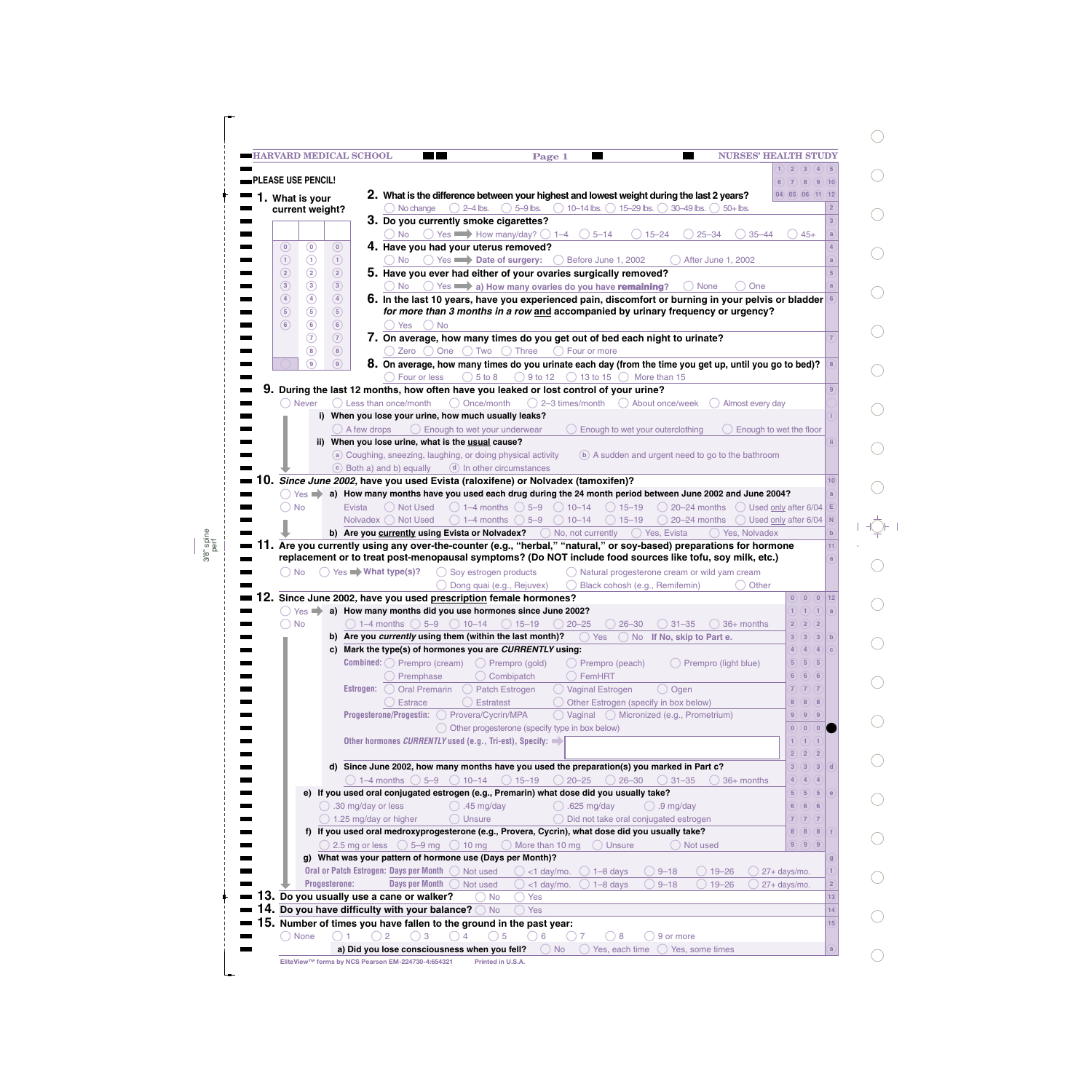| 16. Since June 2002, have you had                              |                                |                                      | <b>YEAR OF</b>                  |                   | Page 2<br>16        |                                                                                    |                   |                                      |                                             |                |                                                        |              |                                                                   | NHS $04 L$<br>17 |
|----------------------------------------------------------------|--------------------------------|--------------------------------------|---------------------------------|-------------------|---------------------|------------------------------------------------------------------------------------|-------------------|--------------------------------------|---------------------------------------------|----------------|--------------------------------------------------------|--------------|-------------------------------------------------------------------|------------------|
| any of these clinician-diagnosed                               |                                |                                      | <b>DIAGNOSIS</b>                |                   |                     | 17. Have you ever had any of these clinician-diagnosed<br>illnesses or procedures? |                   |                                      | <b>YEAR OF FIRST DIAGNOSIS</b>              |                |                                                        |              |                                                                   |                  |
| illnesses?<br><b>LEAVE BLANK FOR "NO", MARK HERE FOR "YES"</b> |                                | <b>JUNE 1</b>                        | BEFORE JUNE '02 AFTER<br>TO     | JUNE <sub>1</sub> |                     | <b>LEAVE BLANK FOR "NO".</b><br><b>MARK HERE FOR "YES"</b>                         |                   |                                      | 1996 or 1997-                               |                | 2002                                                   | 2003         | 2004                                                              |                  |
|                                                                |                                | 2002                                 | MAY 2004 2004                   |                   |                     |                                                                                    |                   |                                      | Before                                      | 2001           |                                                        |              |                                                                   |                  |
| Fibrocystic/other benign breast disease                        | (Y)                            |                                      |                                 |                   |                     | Amyotrophic Lat. Sclerosis (A.L.S.)                                                |                   | (Y)                                  |                                             |                |                                                        |              |                                                                   |                  |
| Confirmed by breast biopsy? $\blacksquare$ (N) No (Y) Yes      |                                |                                      |                                 |                   | $\mathbf{a}$        | Seizure (1 or more)/Epilepsy                                                       |                   | Y)                                   |                                             |                |                                                        |              |                                                                   |                  |
| <b>Breast cancer</b>                                           | (Y)                            |                                      |                                 |                   | $\overline{2}$      | Chronic renal failure                                                              |                   | $\left( \widehat{\mathbf{Y}}\right)$ |                                             |                |                                                        |              |                                                                   |                  |
| Cancer of the uterus (endometrium)                             | $\circledcirc$                 |                                      |                                 |                   | $\overline{3}$      | Barrett's esophagus                                                                |                   | $(\lambda)$                          |                                             |                |                                                        |              |                                                                   |                  |
| Cancer of the ovary                                            | $\mathcal{N}$                  |                                      |                                 |                   | $\overline{4}$      | Shingles                                                                           |                   | $(\gamma)$                           |                                             |                |                                                        |              |                                                                   |                  |
| Colon or rectal polyp (benign)                                 | $\circledcirc$                 |                                      |                                 |                   | 5 <sup>1</sup>      | Increased eye pressure in<br>either eye (over 25 mm/Hg)                            |                   |                                      |                                             |                |                                                        |              |                                                                   |                  |
| Cancer of the colon or rectum                                  | $\mathcal{F}$                  |                                      |                                 |                   | 6 <sup>1</sup>      |                                                                                    |                   | $\circledcirc$                       |                                             |                |                                                        |              |                                                                   |                  |
| Cancer of the lung                                             | $\circledcirc$                 |                                      |                                 |                   | $\overline{7}$      | Pneumonia, x-ray confirmed                                                         |                   | $\left( Y\right)$                    |                                             |                |                                                        |              |                                                                   |                  |
| Melanoma                                                       | $\circled{r}$                  |                                      |                                 |                   | $\bf{8}$            | Osteoarthritis                                                                     |                   | $\circledcirc$<br>$\circledcirc$     |                                             |                |                                                        |              |                                                                   |                  |
| Basal cell skin cancer                                         | $\circledR$                    |                                      |                                 |                   | 9                   | Alzheimer's disease                                                                |                   |                                      |                                             |                |                                                        |              |                                                                   |                  |
| Squamous cell skin cancer                                      | $\circled{r}$                  |                                      |                                 |                   | 10                  | Splenectomy                                                                        |                   | $(\lambda)$                          |                                             |                |                                                        |              |                                                                   |                  |
| Chronic lymphocytic leukemia                                   | $\circled{r}$<br>$\mathcal{N}$ |                                      |                                 |                   | 11)                 | ICD-Implantable Defibrillator                                                      |                   | (Y)                                  |                                             |                |                                                        |              |                                                                   |                  |
| Other cancer                                                   |                                |                                      |                                 |                   | 12                  | 18. In the past two years have you had:<br>(If yes, mark all that apply)           |                   |                                      |                                             |                | Yes, for                                               |              | Yes, for                                                          | 18               |
| Specify site of other cancer                                   |                                |                                      |                                 |                   |                     |                                                                                    |                   |                                      | No                                          |                | screening symptoms                                     |              |                                                                   |                  |
| Diabetes mellitus                                              |                                |                                      |                                 |                   |                     | A physical exam?                                                                   |                   |                                      | (N)                                         |                | $(\mathsf{Y})$<br>$\left( \widehat{\mathsf{Y}}\right)$ |              | $(\mathsf{Y})$<br>$\left( \widehat{\mathbf{Y}}_{\epsilon}\right)$ |                  |
|                                                                | $(\Upsilon)$<br>(Y)            |                                      |                                 |                   | 13                  | Exam by eye doctor?                                                                |                   |                                      | (N)<br>(N)                                  |                | $\left( \widehat{\mathbf{Y}}\right)$                   |              | $\circled{r}$                                                     |                  |
| Elevated cholesterol<br>High blood pressure                    | $\circled{r}$                  |                                      |                                 |                   | 14<br>15            | Mammogram?                                                                         |                   |                                      | $(\mathsf{N})$                              |                | $\left( \widehat{\mathbf{Y}}\right)$                   |              | $\circledR$                                                       |                  |
| Myocardial infarction (heart attack)                           | $\mathcal{F}$                  |                                      |                                 |                   | 16                  | Fasting blood sugar?<br>(Virtual) CT Colonoscopy? (N No                            |                   |                                      | $(Y)$ Yes $\blacksquare$                    |                |                                                        |              |                                                                   |                  |
| Hospitalized for MI? $N \wedge N$ N $(9)$ Yes                  |                                |                                      |                                 |                   | a                   | Colonoscopy?                                                                       |                   | $(N)$ No                             | $(Y)$ Yes                                   |                |                                                        |              |                                                                   |                  |
| Angina pectoris                                                | $(\lambda)$                    |                                      |                                 |                   | 17                  | Sigmoidoscopy?                                                                     |                   | $(N)$ No                             | $(Y)$ Yes $\blacksquare$                    |                |                                                        |              |                                                                   |                  |
| Confirmed by angiogram? $N_{N0}$ (Y) Yes                       |                                |                                      |                                 |                   | a                   | Initial reason(s) you had Colonoscopy/Sigmoidoscopy?                               |                   |                                      |                                             |                |                                                        |              |                                                                   |                  |
| Coronary bypass, angioplasty, or stent                         | $\left( Y\right)$              |                                      |                                 |                   | 18                  | Visible blood                                                                      |                   |                                      | Occult fecal blood                          |                | () Abdominal pain                                      |              |                                                                   |                  |
| Congestive heart failure                                       | $\circled{r}$                  |                                      |                                 |                   | 19                  | Diarrhea/constipation                                                              |                   |                                      | Family history of colon cancer              |                |                                                        |              |                                                                   |                  |
| Stroke (CVA)                                                   | $\mathcal{F}$                  |                                      |                                 |                   | 20                  | Barium enema                                                                       |                   |                                      | Follow-up of (virtual) CT colonoscopy       |                |                                                        |              |                                                                   |                  |
| TIA (Transient ischemic attack)                                | $\circled{r}$                  |                                      |                                 |                   | $\left  21 \right $ | Prior polyps                                                                       |                   |                                      | Asymptomatic or routine screening           |                |                                                        |              |                                                                   |                  |
| Peripheral artery disease or                                   | $(\gamma)$                     |                                      |                                 |                   | 22                  | 19. Indicate each year in which you have had the following                         |                   |                                      |                                             |                |                                                        |              |                                                                   | 19               |
| claudication of legs (not varicose veins)                      |                                |                                      |                                 |                   |                     | procedures:                                                                        |                   |                                      |                                             |                |                                                        |              |                                                                   |                  |
| Confirmed by angiogram/surgery? (N) No (Y) Yes                 |                                |                                      |                                 |                   | a                   | (Mark all that apply)                                                              |                   |                                      | <b>YEAR(S) OF PROCEDURES</b>                |                |                                                        |              |                                                                   |                  |
| Carotid surgery (Endarterectomy)                               | $(\mathsf{Y})$                 |                                      |                                 |                   | 23                  |                                                                                    | Never             |                                      | 1993 or 94-'95 '96-'97 '98-'99 '00-'01 '02+ |                |                                                        |              |                                                                   |                  |
| Pulmonary embolus                                              | $\left( \mathrm{V}\right)$     |                                      |                                 |                   | 24                  | Sigmoidoscopy                                                                      |                   |                                      |                                             |                |                                                        |              |                                                                   |                  |
| Atrial fibrillation                                            | $\circledcirc$                 |                                      |                                 |                   | 25                  | Colonoscopy                                                                        |                   |                                      |                                             |                |                                                        |              |                                                                   |                  |
| Osteoporosis                                                   | $\circled{r}$                  |                                      |                                 |                   | 26                  | Upper endoscopy                                                                    |                   |                                      |                                             |                |                                                        |              |                                                                   |                  |
| Hip replacement                                                | $\circledR$                    |                                      |                                 |                   | 27                  | (esophagus/stomach)                                                                |                   |                                      |                                             |                |                                                        |              |                                                                   |                  |
| Fractures:<br><b>Wrist or Colles' Fracture</b>                 | $\circled{r}$                  |                                      |                                 |                   | 28                  | 20. Blood Cholesterol (most recent, within last 5 years):                          |                   |                                      |                                             |                |                                                        |              |                                                                   | 20               |
| <b>Hip fracture</b>                                            | $\circled{r}$                  |                                      |                                 |                   | 29                  | ◯ Unknown/Not checked within 5 yrs ◯ <140 mg/dl                                    |                   |                                      |                                             |                |                                                        | $)140 - 159$ |                                                                   |                  |
| Graves' Disease/Hyperthyroidism                                | $\circledcirc$                 |                                      |                                 |                   | 30                  | $)160 - 179$                                                                       | $( )180 - 199$    |                                      | $200 - 219$                                 |                |                                                        | 220-239      |                                                                   |                  |
| Glaucoma                                                       | $\circled{r}$                  |                                      |                                 |                   | $ 31\rangle$        | $240 - 269$                                                                        | $270 - 299$       |                                      | $)300 - 329$                                |                |                                                        | 330+ mg/dl   |                                                                   |                  |
| Macular degeneration of retina                                 | $\circled{r}$                  |                                      |                                 |                   | 32                  | 21. Current usual blood pressure (if checked within 2 years):                      |                   |                                      |                                             |                |                                                        |              |                                                                   | (21)             |
| Cataract-1st Diagnosis (Dx)                                    | $\circled{r}$                  |                                      |                                 |                   | 33                  | Unknown/Not checked within 2 years<br>Systolic:                                    |                   |                                      |                                             |                |                                                        |              |                                                                   | a                |
| Cataract extraction                                            | $\circledcirc$                 |                                      |                                 |                   | 34                  | $\bigcirc$ <105 mmHg $\bigcirc$ 105-114                                            |                   | $( )115 - 124$                       |                                             | $( )125 - 134$ |                                                        |              |                                                                   |                  |
| Asthma, Doctor diagnosed                                       | $\circled{r}$                  |                                      |                                 |                   | 35                  | 135-144<br>$)145 - 154$                                                            |                   | 155-164                              |                                             | 165-174        |                                                        | $)175+$      |                                                                   |                  |
| Emphysema or Chronic bronchitis, Dr. Dx (Y)                    |                                |                                      |                                 |                   | 36                  | Diastolic:                                                                         |                   |                                      | Unknown/Not checked within 2 years          |                |                                                        |              |                                                                   | $\mathbf{b}$     |
| Parkinson's Disease                                            | $\circled{r}$                  |                                      |                                 |                   | 37                  | $\bigcirc$ <65 mmHg $\bigcirc$ 65-74                                               |                   | $()75 - 84$                          |                                             | $( )85 - 89$   |                                                        |              |                                                                   |                  |
| Ulcerative colitis/Crohn's                                     | $\circled{r}$                  |                                      |                                 |                   | 38                  | $)90 - 94$<br>$\bigcirc$ 95-104                                                    |                   | $()105+$                             |                                             |                |                                                        |              |                                                                   |                  |
| Kidney stones                                                  | $\circled{r}$                  |                                      |                                 |                   | 39                  | 22. In the past two years, did you forgo any of the following 23                   |                   |                                      |                                             |                |                                                        |              |                                                                   |                  |
| Pernicious Anemia/B12 deficiency                               | $\circledcirc$                 |                                      |                                 |                   | (40)                | for financial reasons? (Mark all that apply)                                       |                   |                                      |                                             |                |                                                        |              |                                                                   |                  |
| Multiple sclerosis                                             | $\circled{r}$                  |                                      |                                 |                   | (41)                | Medical care                                                                       | Medical screening |                                      |                                             |                | ( )Dental care                                         |              |                                                                   |                  |
| SLE (systemic lupus)                                           | $\circled{r}$                  |                                      |                                 |                   | 42                  | Eye care                                                                           |                   | Mental health care                   |                                             |                | ) None of these                                        |              |                                                                   |                  |
| Rheumatoid arthritis, clinician Dx                             | $\circled{r}$                  |                                      |                                 |                   | 43                  | 23. Is this your correct date of birth? $\Rightarrow$                              |                   |                                      |                                             |                |                                                        |              |                                                                   | 23               |
| Gout                                                           | $\circled{r}$                  |                                      |                                 |                   | (44)                | $\bigcirc$ Yes                                                                     | If no, please     |                                      |                                             |                |                                                        |              |                                                                   |                  |
| Depression, clinician Dx                                       | $\circled{r}$                  |                                      |                                 |                   | 45                  | <b>No</b><br>$\blacksquare$                                                        | write correct     |                                      |                                             |                |                                                        |              |                                                                   |                  |
| Other major illness or surgery since                           | $\circ$                        |                                      |                                 |                   | 46                  | date.                                                                              |                   |                                      | <b>MONTH</b>                                |                | DAY                                                    | <b>YEAR</b>  |                                                                   |                  |
| June 2002<br>Please specify:<br>Date:                          |                                |                                      |                                 |                   |                     |                                                                                    |                   |                                      | (2)<br>(4)                                  | (8)<br>(P      |                                                        |              |                                                                   |                  |
|                                                                |                                | $\overline{2}$<br>$\left( 3 \right)$ | (5)(6)(7)<br>$\left  4 \right $ |                   | (8)(9)              | 0)(1)<br>$\left( 2\right)$                                                         |                   |                                      | $\overline{2}$<br>$\Delta$                  | 8              | P<br>1)                                                | (2)<br>(4)   | $\left( 8\right)$<br>P                                            | $\mathsf{A}$     |
|                                                                |                                |                                      |                                 |                   |                     |                                                                                    |                   |                                      |                                             |                |                                                        |              |                                                                   |                  |

 $\bigcirc$ 

 $\bigcirc$ 

 $\bigcirc$ 

 $\bigcirc$ 

 $\bigcirc$ 

 $\bigcirc$ 

 $\bigcirc$ 

 $\bigcirc$ 

 $\bigcirc$ 

 $\bigcirc$ 

 $\begin{picture}(20,5) \put(0,0){\line(1,0){155}} \put(15,0){\line(1,0){155}} \put(15,0){\line(1,0){155}} \put(15,0){\line(1,0){155}} \put(15,0){\line(1,0){155}} \put(15,0){\line(1,0){155}} \put(15,0){\line(1,0){155}} \put(15,0){\line(1,0){155}} \put(15,0){\line(1,0){155}} \put(15,0){\line(1,0){155}} \put(15,0){\line(1,0){155}} \put$ 

 $\begin{matrix} 1 \\ 0 \\ 0 \end{matrix}$ 

 $\bigcirc$ 

 $\bigcirc$ 

 $\bigcirc$ 

 $\bigcirc$ 

 $\bigcirc$ 

 $\bigcirc$ 

 $\bigcirc$ 

 $\bigcirc$ 

 $\bigcirc$ 

3/8" spine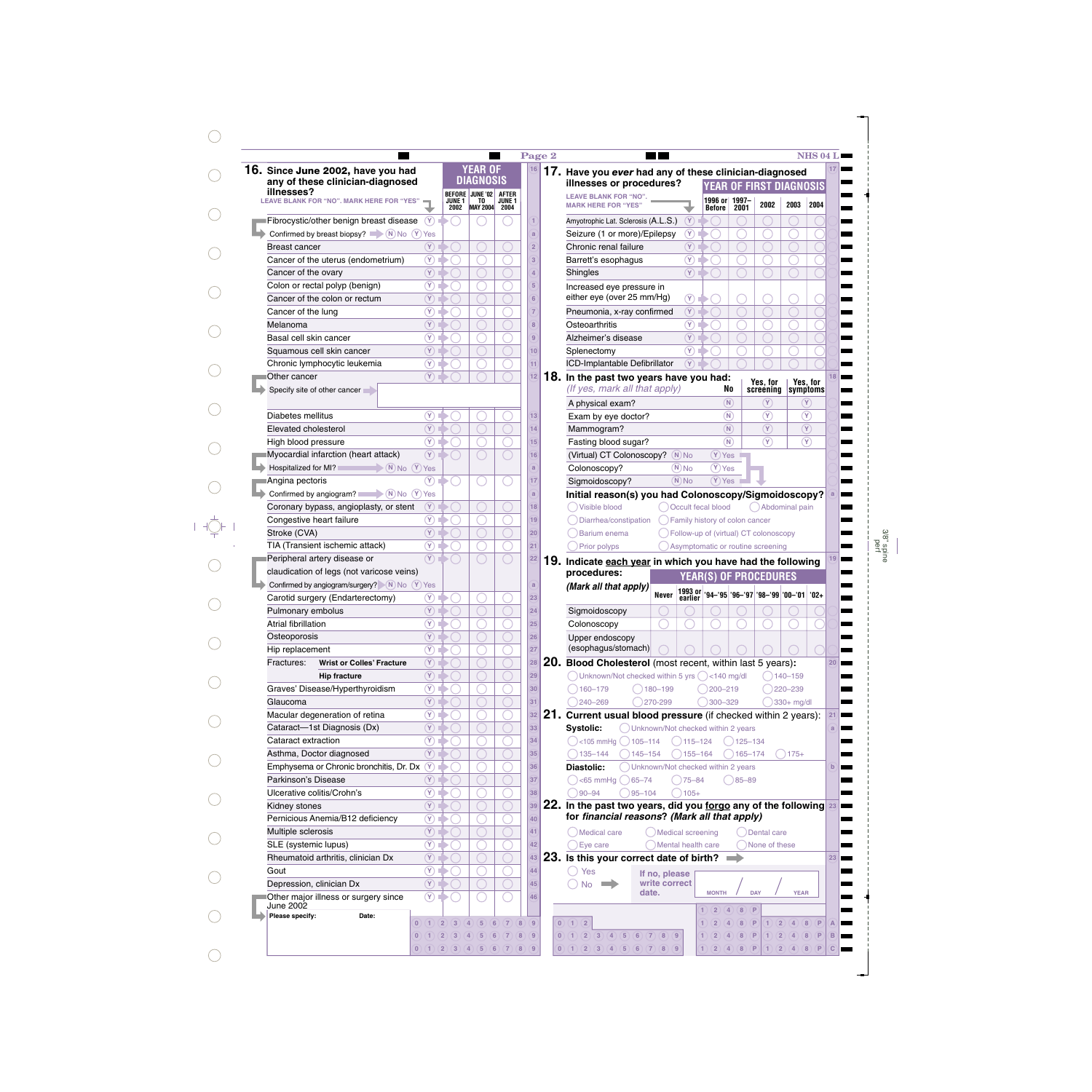|                                                                                                    |                   | <b>HARVARD MEDICAL SCHOOL</b>                              |                                                |           |                                 |           |                                                                        | Page 3      |                 |                                                                                       |                   |           |                                                           | <b>NURSES' HEALTH STUD</b>               |                                                    |                      |
|----------------------------------------------------------------------------------------------------|-------------------|------------------------------------------------------------|------------------------------------------------|-----------|---------------------------------|-----------|------------------------------------------------------------------------|-------------|-----------------|---------------------------------------------------------------------------------------|-------------------|-----------|-----------------------------------------------------------|------------------------------------------|----------------------------------------------------|----------------------|
| 24. Regular Medication (Mark if used regularly in past 2 years)                                    |                   |                                                            |                                                |           |                                 |           |                                                                        |             | 27.<br>24       | Have any of the following                                                             |                   |           |                                                           | <b>Relative's Age at First Diagnosis</b> |                                                    | 27                   |
| Acetaminophen (e.g., Tylenol)                                                                      |                   |                                                            |                                                |           |                                 |           |                                                                        |             |                 | biological relatives had                                                              |                   |           | (Do not count half siblings.)<br>Before   Age 50   Age 60 | Age                                      | Age                                                |                      |
| Days/week:                                                                                         |                   |                                                            |                                                | $2 - 3$   | $4 - 5$                         |           | $6+$ days                                                              |             |                 | <b>Ovarian Cancer?</b>                                                                | age 50            | to 59     | to 69                                                     | 70+                                      | unknown                                            |                      |
| Total tabs/wk:                                                                                     |                   | $1 - 2$                                                    |                                                | $3 - 5$   | $6 - 14$                        |           | $15+$ tab                                                              |             |                 | <b>No</b><br>Mother<br>(Y)                                                            |                   |           |                                                           |                                          |                                                    |                      |
|                                                                                                    |                   | "Baby" or low dose aspirin (100 mg/tablet or less)         |                                                |           |                                 |           |                                                                        |             |                 | Sister $(Y)$                                                                          |                   |           |                                                           |                                          |                                                    |                      |
| Days/week:                                                                                         |                   |                                                            |                                                | $2 - 3$   | $4 - 5$                         |           | $6+$ days                                                              |             |                 | Daughter $(Y)$                                                                        |                   |           |                                                           |                                          |                                                    |                      |
|                                                                                                    |                   |                                                            |                                                |           |                                 |           |                                                                        |             |                 |                                                                                       |                   |           |                                                           |                                          |                                                    | $\circ$              |
| Total tabs/wk:                                                                                     |                   | $1 - 2$                                                    |                                                | $3 - 5$   | $6 - 14$                        |           | $15+$ tab                                                              |             |                 | <b>Breast Cancer?</b>                                                                 |                   |           |                                                           |                                          |                                                    |                      |
|                                                                                                    |                   |                                                            |                                                |           |                                 |           | Aspirin or aspirin-containing products (325 mg/tablet or more)         |             |                 | Mother<br><b>No</b><br>$(\mathsf{Y})$                                                 |                   |           |                                                           |                                          |                                                    |                      |
| Days/week:                                                                                         |                   |                                                            |                                                | $2 - 3$   | $4 - 5$                         |           | $6+$ days                                                              |             |                 | One Sister $(Y)$                                                                      |                   |           |                                                           |                                          |                                                    |                      |
| Total tabs/wk:                                                                                     |                   | $1 - 2$                                                    |                                                | $3 - 5$   | $6 - 14$                        |           | $15+$ tab                                                              |             |                 | Additional Sister (Y)                                                                 |                   |           |                                                           |                                          |                                                    |                      |
| Ibuprofen (e.g., Advil, Motrin, Nuprin)                                                            |                   |                                                            |                                                |           |                                 |           |                                                                        |             |                 | Daughter $(y)$                                                                        |                   |           |                                                           |                                          |                                                    |                      |
| Days/week:                                                                                         |                   |                                                            |                                                | $2 - 3$   | $4 - 5$                         |           | 6+ days                                                                |             |                 | <b>Colon or Rectal Cancer?</b>                                                        |                   |           |                                                           |                                          |                                                    |                      |
| Total tabs/wk:                                                                                     |                   |                                                            |                                                | $3 - 5$   |                                 |           |                                                                        |             |                 |                                                                                       |                   |           |                                                           |                                          |                                                    |                      |
|                                                                                                    |                   | $1 - 2$                                                    |                                                |           | $6 - 14$                        |           | $15+$ tab                                                              |             |                 | Parent $(Y)$<br><b>No</b>                                                             |                   |           |                                                           |                                          |                                                    |                      |
|                                                                                                    |                   | Celebrex, Vioxx or Bextra (COX-2 inhibitors)               |                                                |           |                                 |           |                                                                        |             |                 | One Sibling V                                                                         |                   |           |                                                           |                                          |                                                    |                      |
| Days/week:                                                                                         |                   | ()1                                                        |                                                | $2 - 3$   | $4 - 5$                         |           | $6+$ days                                                              |             |                 | Additional Sibling V C                                                                |                   |           |                                                           |                                          |                                                    |                      |
|                                                                                                    |                   | Other anti-inflammatory analgesics, 2+ times/week          |                                                |           |                                 |           |                                                                        |             |                 | Offspring $\vee$                                                                      |                   |           |                                                           |                                          |                                                    |                      |
|                                                                                                    |                   | (e.g., Aleve, Naprosyn, Relafen, Ketoprofen, Anaprox)      |                                                |           |                                 |           |                                                                        |             |                 | 28. Have your parents or any siblings had dementia?                                   |                   |           |                                                           |                                          |                                                    | 28                   |
|                                                                                                    | Thiazide diuretic |                                                            |                                                | Lasix     |                                 | Potassium |                                                                        |             |                 | <b>Mother:</b> $\bigcirc$ No $\bigcirc$ Yes $\bigcirc$ < age 55                       |                   |           |                                                           | $\bigcirc$ age 55-64 $\bigcirc$ 65+      |                                                    |                      |
|                                                                                                    |                   |                                                            |                                                |           |                                 |           |                                                                        |             |                 |                                                                                       |                   |           |                                                           |                                          |                                                    |                      |
|                                                                                                    |                   | Calcium blocker (e.g., Calan, Procardia, Cardizem)         |                                                |           |                                 |           |                                                                        |             |                 | <b>Father:</b> $\bigcirc$ No $\bigcirc$ Yes $\bigcirc$ < age 55                       |                   |           |                                                           | $\bigcirc$ age 55-64 $\bigcirc$ 65+      |                                                    |                      |
|                                                                                                    |                   |                                                            |                                                |           |                                 |           | Beta-blocker (e.g., Inderal, Lopressor, Tenormin, Corgard)             |             |                 | <b>Sibling:</b> $\bigcirc$ No $\bigcirc$ Yes $\bigcirc$ < age 55                      |                   |           |                                                           | age $55-64$ $\circ$ 65+                  |                                                    |                      |
|                                                                                                    |                   | ACE Inhibitors (e.g., Capoten, Vasotec, Zestril)           |                                                |           |                                 |           |                                                                        |             |                 | 29. Do you consider yourself to be                                                    |                   |           |                                                           |                                          |                                                    | (29)                 |
|                                                                                                    |                   | Other antihypertensive (e.g., losartan, doxazosin)         |                                                |           |                                 |           |                                                                        |             |                 | Spanish/Hispanic/Latina?                                                              |                   | <b>No</b> |                                                           | Yes                                      |                                                    |                      |
| Coumadin                                                                                           |                   | Digoxin                                                    |                                                |           |                                 |           | Antiarrhythmic                                                         |             |                 | 30. Which categories best describe your race?                                         |                   |           |                                                           |                                          |                                                    | (30)                 |
| "Statin" cholesterol-lowering drug:                                                                |                   |                                                            |                                                |           |                                 |           |                                                                        |             |                 | (Mark one or more to indicate what your consider yourself to be.)                     |                   |           |                                                           |                                          |                                                    |                      |
|                                                                                                    |                   | Mevacor (Iovastatin) 2 Zocor (simvastatin)                 |                                                |           |                                 |           | Crestor                                                                |             |                 | White<br>() Black or African American                                                 |                   |           |                                                           | Asian                                    |                                                    |                      |
|                                                                                                    |                   |                                                            |                                                |           |                                 |           |                                                                        |             |                 |                                                                                       |                   |           |                                                           |                                          |                                                    |                      |
|                                                                                                    |                   | Pravachol (pravastatin) U Lipitor (atorvastatin)           |                                                |           |                                 |           | Lescol                                                                 |             |                 | American Indian/Alaska native                                                         |                   |           |                                                           |                                          |                                                    |                      |
|                                                                                                    |                   |                                                            |                                                |           |                                 |           | Other cholesterol-lowering drug [e.g., niacin, Lopid (gemfibrozil),    |             |                 | Native Hawaiian or Pacific Islander                                                   |                   |           |                                                           | Other                                    |                                                    |                      |
|                                                                                                    |                   |                                                            |                                                |           |                                 |           | Tricor (fenofibrate), Questran (cholestyramine), Colestin, Zetia]      |             |                 | 31. Do you currently take a multi-vitamin?                                            |                   |           |                                                           |                                          |                                                    | (31)                 |
|                                                                                                    |                   |                                                            |                                                |           |                                 |           | Steroids taken orally (e.g., Prednisone, Decadron, Medrol)             |             |                 | (Please report other individual vitamins in question 31)                              |                   |           |                                                           |                                          |                                                    |                      |
| Insulin                                                                                            |                   |                                                            |                                                |           | Oral hypoglycemic medication    |           |                                                                        |             |                 | Yes <b>a</b> ) How many do you take per week?                                         |                   |           |                                                           |                                          |                                                    |                      |
|                                                                                                    |                   | SSRI's (e.g., Prozac, Zoloft, Paxil, Celexa)               |                                                |           |                                 |           |                                                                        |             |                 | $\bigcirc$ 2 or less $\bigcirc$ 3–5 $\bigcirc$ 6–9 $\bigcirc$ 10 or more<br><b>No</b> |                   |           |                                                           |                                          |                                                    |                      |
|                                                                                                    |                   | Other antidepressants (e.g., Elavil, Tofranil, Pamelor)    |                                                |           |                                 |           |                                                                        |             |                 | 32. Do you take any of the following separate preparations                            |                   |           |                                                           |                                          |                                                    | (32)                 |
|                                                                                                    |                   |                                                            |                                                |           |                                 |           |                                                                        |             |                 |                                                                                       |                   |           |                                                           |                                          |                                                    |                      |
|                                                                                                    |                   | Minor tranquilizers (e.g., Valium, Xanax, Ativan, Librium) |                                                |           |                                 |           |                                                                        |             |                 | on a regular basis? DO NOT REPORT CONTENTS OF                                         |                   |           |                                                           |                                          |                                                    |                      |
|                                                                                                    |                   |                                                            |                                                |           |                                 |           | Prilosec, Nexium, Prevacid (Iansoprazole), Protonix, Aciphex           |             |                 | <b>MULTI-VITAMINS MENTIONED ABOVE.</b>                                                |                   |           |                                                           |                                          |                                                    |                      |
| <b>Years used:</b> $\bigcirc$ 0-2 yrs $\bigcirc$ 3-5 yrs $\bigcirc$ 6-9 yrs $\bigcirc$ 10+ yrs     |                   |                                                            |                                                |           |                                 |           |                                                                        |             |                 | $\bigcirc$ Vitamin C<br>$( )$ Vitamin E                                               |                   |           |                                                           | () Calcium                               |                                                    |                      |
| H2 blocker (e.g., Pepcid, Tagamet, Zantac, Axid)                                                   |                   |                                                            |                                                |           |                                 |           |                                                                        |             |                 | $\bigcirc$ Vitamin A                                                                  | ◯ Beta Carotene   |           |                                                           | $\bigcirc$ Folic Acid                    |                                                    |                      |
| Aricept                                                                                            |                   |                                                            |                                                | Namenda   |                                 |           |                                                                        |             |                 | <b>Vitamin D</b>                                                                      | <b>B-Complex</b>  |           |                                                           | Iron                                     |                                                    |                      |
|                                                                                                    |                   | Fosamax, Actonel, or other bisphosphonate                  |                                                |           |                                 |           |                                                                        |             |                 | Zinc                                                                                  | Selenium          |           |                                                           | <b>Niacin</b>                            |                                                    |                      |
|                                                                                                    |                   | No regular medication                                      |                                                |           |                                 |           |                                                                        |             |                 | 33. Since June 2000, did you receive an influenza vaccination? 33                     |                   |           |                                                           |                                          |                                                    |                      |
|                                                                                                    |                   |                                                            |                                                |           |                                 |           |                                                                        |             |                 |                                                                                       |                   |           |                                                           |                                          |                                                    |                      |
|                                                                                                    |                   | Other regular medications (no need to specify)             |                                                |           |                                 |           |                                                                        |             |                 | Yes <b>In what years?</b> (Mark all that apply)                                       |                   |           |                                                           |                                          |                                                    |                      |
|                                                                                                    |                   |                                                            |                                                |           |                                 |           | 25. For each of the following periods of your life, please             |             | 25 <sup>°</sup> | 2000<br><b>No</b>                                                                     | $2001$ 2002 2003  |           |                                                           |                                          | 2004                                               |                      |
|                                                                                                    |                   |                                                            |                                                |           |                                 |           |                                                                        |             |                 | 34. In a typical week during the past year, on how many days                          |                   |           |                                                           |                                          |                                                    |                      |
| add up the TOTAL amount of time you used antibiotics.                                              |                   |                                                            |                                                |           |                                 |           |                                                                        |             |                 | did you consume an alcoholic beverage of any type?                                    |                   |           |                                                           |                                          |                                                    |                      |
| (Exclude skin creams, mouthwash or Isoniazid.)                                                     |                   |                                                            |                                                |           |                                 |           |                                                                        |             |                 | No days<br>$( ) 1$ day                                                                | $\bigcirc$ 2 days |           | $( ) 3$ days                                              |                                          | 4 days                                             |                      |
|                                                                                                    |                   |                                                            |                                                |           |                                 |           |                                                                        |             |                 | 5 days<br>6 days                                                                      | 7 days            |           |                                                           |                                          |                                                    |                      |
|                                                                                                    |                   | Less                                                       | <b>Total Time Using Antibiotics</b><br>15 days |           |                                 |           |                                                                        |             |                 |                                                                                       |                   |           |                                                           |                                          |                                                    |                      |
|                                                                                                    |                   | than                                                       | to                                             |           | $2 - 4$   4 Mos-                | $2 - 3$   | $3 - 5$                                                                | $5+$        |                 |                                                                                       |                   |           |                                                           |                                          |                                                    |                      |
|                                                                                                    | None              |                                                            |                                                |           | 15 days 2 Months Months 2 Years | Years     | Years                                                                  | Years       |                 | 35. In a typical month during the past year, what was the                             |                   |           |                                                           |                                          |                                                    |                      |
|                                                                                                    |                   |                                                            |                                                |           |                                 |           |                                                                        |             |                 | largest number of drinks of beer, wine and/or liquor                                  |                   |           |                                                           |                                          |                                                    |                      |
|                                                                                                    |                   |                                                            |                                                |           |                                 |           |                                                                        |             |                 | you may have had in one day?                                                          |                   |           |                                                           |                                          |                                                    |                      |
|                                                                                                    |                   |                                                            |                                                |           |                                 |           |                                                                        |             |                 | None<br>$) 1 - 2$<br>() 3–5                                                           |                   | $6 - 9$   |                                                           | $( ) 10 - 14 ( ) 15$ or more             |                                                    |                      |
| Age 20-39<br>Age 40-59<br>Age 60 to                                                                |                   |                                                            |                                                |           |                                 |           |                                                                        |             |                 | 36. How many squamous or basal cell carcinoma                                         |                   |           |                                                           |                                          |                                                    |                      |
| the present                                                                                        |                   |                                                            |                                                |           |                                 |           |                                                                        |             |                 | lesions have you ever had removed by surgery,                                         |                   |           |                                                           |                                          |                                                    |                      |
| a) What was the most common reason that you used an antibiotic?                                    |                   |                                                            |                                                |           |                                 |           |                                                                        |             |                 | cryotherapy or other means? (Include only new                                         |                   |           |                                                           |                                          |                                                    |                      |
| Respiratory infection                                                                              |                   |                                                            |                                                | UTI       |                                 |           | Acne/Rosacea                                                           |             |                 | primary cancers. Exclude melanoma and benign                                          |                   |           |                                                           |                                          |                                                    |                      |
| Chronic bronchitis                                                                                 |                   |                                                            |                                                | Dental    |                                 | Other     |                                                                        |             |                 | lesions like moles or actinic keratoses.)                                             |                   |           |                                                           |                                          |                                                    |                      |
|                                                                                                    |                   |                                                            |                                                |           |                                 |           |                                                                        |             | 26              | Never had squamous or basal cell carcinoma                                            |                   |           |                                                           |                                          |                                                    |                      |
|                                                                                                    |                   |                                                            |                                                |           |                                 |           |                                                                        |             |                 | $\bigcirc$ 5-10<br>$2 - 4$                                                            | $()11+$           |           |                                                           |                                          |                                                    |                      |
|                                                                                                    |                   |                                                            |                                                |           |                                 |           |                                                                        |             |                 |                                                                                       |                   |           |                                                           |                                          |                                                    |                      |
|                                                                                                    |                   |                                                            |                                                |           |                                 |           | Yes <b>a)</b> What was the site of the bleeding? (Mark all that apply) |             |                 | 37. What is your usual walking pace outdoors?                                         |                   |           |                                                           |                                          |                                                    |                      |
| N <sub>o</sub><br>$(\ )$                                                                           |                   | $\bigcirc$ Esophagus                                       |                                                |           |                                 |           | Stomach () Duodenum                                                    |             |                 | Easy, casual (less than 2 mph)                                                        |                   |           |                                                           | (1)(1)(1)(1)(1)(1)                       |                                                    |                      |
|                                                                                                    |                   | Colon/rectum                                               |                                                |           | Other                           |           | Site unknown                                                           |             |                 | Normal, average (2-2.9 mph)                                                           |                   |           |                                                           | $\overline{2}$<br>$\mathcal{D}$          | $\overline{2}$<br>$\overline{2}$                   |                      |
|                                                                                                    |                   |                                                            |                                                |           |                                 |           | b) What year(s) did this happen? (Mark all that apply)                 |             |                 | Brisk pace (3-3.9 mph)                                                                |                   |           | $\left( 4 \right)$                                        | (4)<br>$\sqrt{4}$                        | (4)(4)                                             |                      |
|                                                                                                    |                   | Before 1990                                                |                                                | $90 - 91$ |                                 | $92 - 93$ |                                                                        | $'94 - '95$ |                 | Very brisk/striding (4 mph or faster)                                                 |                   |           | (8)                                                       | $\left( 8\right)$<br>(8)                 | (8)(8)                                             |                      |
| 26. Have you ever had gastrointestinal bleeding that<br>required hospitalization or a transfusion? |                   | $96 - 97$                                                  |                                                | $98 - 99$ |                                 | 2000-'01  |                                                                        | $2002+$     |                 | Unable to walk                                                                        |                   |           | P(P(P)                                                    |                                          | $(\mathsf{P})(\mathsf{P})(\mathsf{P})(\mathsf{P})$ | (35)<br>(36)<br>(37) |

 $\bigcirc$  $\bigcirc$  $\bigcirc$  $\bigcirc$  $\bigcirc$  $\bigcirc$  $\bigcirc$  $\bigcirc$  $\bigcirc$  $\bigcirc$  $\begin{picture}(20,5) \put(0,0){\line(1,0){15}} \put(15,0){\line(1,0){15}} \put(15,0){\line(1,0){15}} \put(15,0){\line(1,0){15}} \put(15,0){\line(1,0){15}} \put(15,0){\line(1,0){15}} \put(15,0){\line(1,0){15}} \put(15,0){\line(1,0){15}} \put(15,0){\line(1,0){15}} \put(15,0){\line(1,0){15}} \put(15,0){\line(1,0){15}} \put(15,0){\line(1,$  $\bigcirc$  $\bigcirc$  $\bigcirc$  $\bigcirc$  $\bigcirc$  $\bigcirc$  $\bigcirc$  $\bigcirc$  $\bigcirc$  $\bigcirc$  $\bigcirc$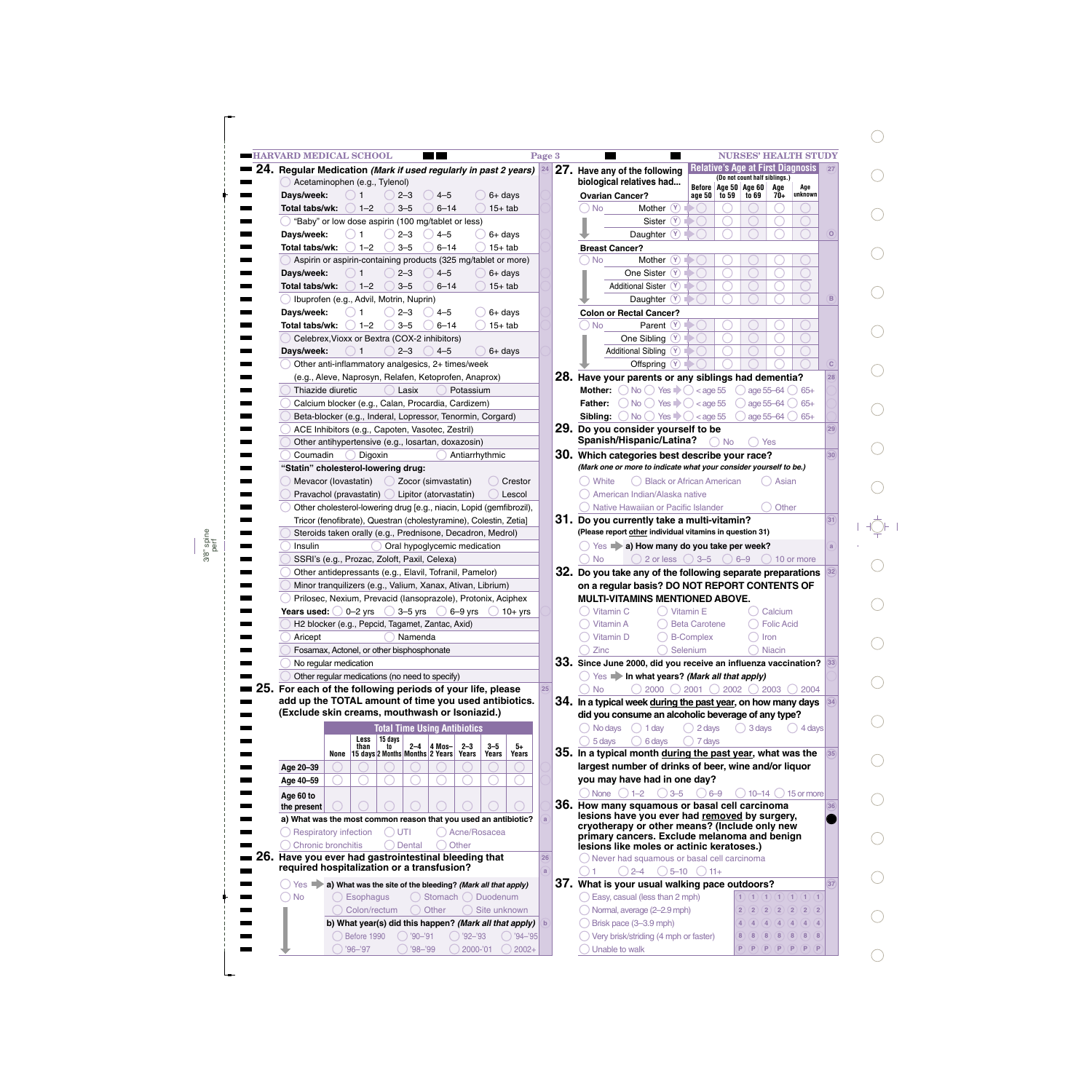|    | 38. Following are questions about your physical activity at various times in your life and at various intensity levels.                       |      |                |                               |         |                |          |       | Page 4                            |                  |              |              |                                            |          |                                   |                |                                                               |           |         |                              |
|----|-----------------------------------------------------------------------------------------------------------------------------------------------|------|----------------|-------------------------------|---------|----------------|----------|-------|-----------------------------------|------------------|--------------|--------------|--------------------------------------------|----------|-----------------------------------|----------------|---------------------------------------------------------------|-----------|---------|------------------------------|
|    | For each age range below, please estimate the <i>average</i> amount of time that you spent in these activities. We                            |      |                |                               |         |                |          |       |                                   |                  |              |              |                                            |          |                                   |                |                                                               |           |         |                              |
|    | recognize that this is a difficult task, but we ask that you average your activity over seasons and years during the<br>given age categories. |      |                |                               |         |                |          |       |                                   |                  |              |              |                                            |          |                                   |                |                                                               |           |         |                              |
|    | a) Walking to and from                                                                                                                        |      |                | <b>Average hours per WEEK</b> |         |                |          |       | b) TV Watching                    |                  |              |              |                                            |          | <b>Average hours per WEEK</b>     |                |                                                               |           |         | (b)<br>a                     |
|    | School or Work None                                                                                                                           |      | 0.5            | $1 - 2$                       | $3 - 4$ | $5-6$          | $7 - 10$ | $11+$ |                                   |                  | None         | $\mathbf{1}$ | $2 - 5$                                    |          |                                   |                | $6-10$   11-20   21-40   41-60   61-90                        |           | $91 +$  |                              |
|    | Grades 7-8                                                                                                                                    |      |                |                               |         |                |          |       | Grades 7-8                        |                  |              |              |                                            |          |                                   |                |                                                               |           |         |                              |
|    | Grades 9-12                                                                                                                                   |      |                |                               |         |                |          |       | Grades 9-12                       |                  |              |              |                                            |          |                                   |                |                                                               |           |         |                              |
|    | Ages 18-22                                                                                                                                    |      |                |                               |         |                |          |       | Ages 18-22                        |                  |              |              |                                            |          |                                   |                |                                                               |           |         |                              |
|    | Ages 23-29                                                                                                                                    |      |                |                               |         |                |          |       | Ages 23-29                        |                  |              |              |                                            |          |                                   |                |                                                               |           |         |                              |
|    | Ages 30-34                                                                                                                                    |      |                |                               |         |                |          |       | Ages 30-34                        |                  |              |              |                                            |          |                                   |                |                                                               |           |         |                              |
| C) | <b>Strenuous Recreational Activity</b>                                                                                                        |      |                |                               |         |                |          |       | d) Moderate Recreational Activity |                  |              |              |                                            |          |                                   |                |                                                               |           |         |                              |
|    | Causing increased breathing, heart-rate, or sweating                                                                                          |      |                |                               |         |                |          |       |                                   |                  |              |              |                                            |          |                                   |                | e.g., hiking, walking for exercise, casual cycling, yard work |           |         | $\mathbf{C}$<br>$\mathsf{d}$ |
|    | (e.g., running, aerobics, lap swimming)                                                                                                       |      |                |                               |         |                |          |       |                                   |                  |              |              | (do not count activities already reported) |          |                                   |                |                                                               |           |         |                              |
|    |                                                                                                                                               |      |                | <b>Average hours per WEEK</b> |         |                |          |       |                                   |                  |              |              |                                            |          | <b>Average hours per WEEK</b>     |                |                                                               |           |         |                              |
|    |                                                                                                                                               | None | 0.5            | $1 - 2$                       | $3-4$   | $5-6$          | $7 - 10$ | $11+$ |                                   |                  | None         | 0.5          | $1 - 2$                                    | $3 - 4$  | $5-6$                             | $7 - 10$       | $11+$                                                         |           |         |                              |
|    | Grades 7-8                                                                                                                                    |      |                |                               |         |                |          |       | Grades 7-8                        |                  |              |              |                                            |          |                                   |                |                                                               |           |         |                              |
|    | Grades 9-12                                                                                                                                   |      |                |                               |         |                |          |       | Grades 9-12                       |                  |              |              |                                            |          |                                   |                |                                                               |           |         |                              |
|    | Ages 18-22                                                                                                                                    |      |                |                               |         |                |          |       | Ages 18-22                        |                  |              |              |                                            |          |                                   |                |                                                               |           |         |                              |
|    | Ages 23-29                                                                                                                                    |      |                |                               |         |                |          |       | Ages 23-29                        |                  |              |              |                                            |          |                                   |                |                                                               |           |         |                              |
|    | Ages 30-34                                                                                                                                    |      |                |                               |         |                |          |       | Ages 30-34                        |                  |              |              |                                            |          |                                   |                |                                                               |           |         |                              |
|    | 39. DURING THE PAST YEAR, what was your average time PER                                                                                      |      |                |                               |         |                |          |       |                                   |                  |              |              |                                            |          | <b>TIME PER WEEK</b>              |                |                                                               |           |         |                              |
|    | WEEK spent at each of the following recreational activities?                                                                                  |      |                |                               |         |                |          |       |                                   |                  | $1 - 4$      | $5 - 19$     | $20 - 59$                                  | One      | $1 - 1.5$                         | $2 - 3$        | $4-6$                                                         | $7 - 10$  | $11+$   |                              |
|    | Walking for exercise or walking to work                                                                                                       |      |                |                               |         |                |          |       |                                   | Zero             | Min.         | Min.         | Min.                                       | Hour     | Hrs.                              | Hrs.           | Hrs.                                                          | Hrs.      | Hrs.    |                              |
|    | Jogging (slower than 10 minutes/mile)                                                                                                         |      |                |                               |         |                |          |       |                                   |                  |              |              |                                            |          |                                   |                |                                                               |           |         |                              |
|    | Running (10 minutes/mile or faster)                                                                                                           |      |                |                               |         |                |          |       |                                   |                  |              |              |                                            |          |                                   |                |                                                               |           |         |                              |
|    | Bicycling (include stationary machine)                                                                                                        |      |                |                               |         |                |          |       |                                   |                  |              |              |                                            |          |                                   |                |                                                               |           |         |                              |
|    | Tennis, squash, racquetball                                                                                                                   |      |                |                               |         |                |          |       |                                   |                  |              |              |                                            |          |                                   |                |                                                               |           |         |                              |
|    | Lap swimming                                                                                                                                  |      |                |                               |         |                |          |       |                                   |                  |              |              |                                            |          |                                   |                |                                                               |           |         |                              |
|    | Other aerobic exercise (aerobic, dance, ski or stair machine, etc.)                                                                           |      |                |                               |         |                |          |       |                                   |                  |              |              |                                            |          |                                   |                |                                                               |           |         |                              |
|    | Lower intensity exercise (yoga, stretching, toning)                                                                                           |      |                |                               |         |                |          |       |                                   |                  |              |              |                                            |          |                                   |                |                                                               |           |         |                              |
|    | Other vigorous activities (e.g., lawn mowing)                                                                                                 |      |                |                               |         |                |          |       |                                   |                  |              |              |                                            |          |                                   |                |                                                               |           |         |                              |
|    | Weight training or resistance exercises                                                                                                       |      |                |                               |         |                |          |       | Arm weights                       |                  |              |              |                                            |          |                                   |                |                                                               |           |         |                              |
|    | (Include free weights or machines such as Nautilus)                                                                                           |      |                |                               |         |                |          |       | Leg weights                       |                  |              |              |                                            |          |                                   |                |                                                               |           |         |                              |
|    |                                                                                                                                               |      |                |                               |         |                |          |       |                                   |                  |              |              |                                            |          |                                   |                |                                                               |           |         |                              |
|    | 40. DURING THE PAST YEAR, on average, how many <b>HOURS</b><br>PER WEEK did you spend:                                                        |      |                |                               |         |                |          |       |                                   |                  | Zero         | One          | $2 - 5$                                    | $6 - 10$ | <b>TIME PER WEEK</b><br>$11 - 20$ | $21 - 40$      | $41 - 60$                                                     | $61 - 90$ | Over    |                              |
|    | Standing or walking around at work or away from home? (hrs./week)                                                                             |      |                |                               |         |                |          |       |                                   |                  | Hrs.         | Hour         | Hrs.                                       | Hrs.     | Hrs.                              | Hrs.           | Hrs.                                                          | Hrs.      | 90 Hrs. |                              |
|    | Standing or walking around at home? (hrs./week)                                                                                               |      |                |                               |         |                |          |       |                                   |                  |              | ∩            |                                            |          |                                   |                |                                                               |           |         |                              |
|    | Sitting at work or away from home or while driving? (hrs./week)                                                                               |      |                |                               |         |                |          |       |                                   |                  |              |              |                                            |          |                                   |                |                                                               |           |         |                              |
|    | Sitting at home while watching TV/VCR? (hrs./week)                                                                                            |      |                |                               |         |                |          |       |                                   |                  |              |              |                                            |          |                                   |                |                                                               |           |         |                              |
|    | Other sitting at home (e.g., reading, meal times, at desk)? (hrs./week)                                                                       |      |                |                               |         |                |          |       |                                   |                  |              |              |                                            |          |                                   |                |                                                               |           |         |                              |
|    |                                                                                                                                               |      |                |                               |         |                |          |       |                                   |                  |              |              |                                            |          |                                   |                |                                                               |           |         |                              |
|    | 41. How many flights of stairs (not individual steps) do you climb daily?                                                                     |      |                |                               |         |                |          |       |                                   |                  |              |              |                                            |          |                                   |                |                                                               |           |         |                              |
|    | $\bigcirc$ 2 flights or less                                                                                                                  |      | $\bigcirc$ 3-4 |                               |         | $\bigcirc$ 5-9 |          |       |                                   | $\bigcirc$ 10–14 |              |              |                                            |          | 15 or more flights                |                |                                                               |           |         |                              |
|    | 42. The following items are about activities you might currently do during a typical day.                                                     |      |                |                               |         |                |          |       |                                   |                  |              |              |                                            |          |                                   |                |                                                               |           |         |                              |
|    | Does your health now limit you in these activities?                                                                                           |      |                |                               |         |                |          |       |                                   |                  | Yes, limited |              | Yes, limited                               |          |                                   | No, not        |                                                               |           |         |                              |
|    | If so, how much? (Mark one response on each line.)                                                                                            |      |                |                               |         |                |          |       |                                   |                  | a lot        |              | a little                                   |          |                                   | limited at all |                                                               |           |         |                              |
|    | Vigorous activities, such as running, lifting heavy objects,                                                                                  |      |                |                               |         |                |          |       |                                   |                  |              |              |                                            |          |                                   |                |                                                               |           |         |                              |
|    | participating in strenuous sports                                                                                                             |      |                |                               |         |                |          |       |                                   |                  |              |              |                                            |          |                                   |                |                                                               |           |         |                              |
|    | Moderate activities, such as moving a table, pushing a                                                                                        |      |                |                               |         |                |          |       |                                   |                  |              |              |                                            |          |                                   |                |                                                               |           |         |                              |
|    | vacuum cleaner, bowling, or playing golf                                                                                                      |      |                |                               |         |                |          |       |                                   |                  |              |              |                                            |          |                                   |                |                                                               |           |         |                              |
|    | Lifting or carrying groceries                                                                                                                 |      |                |                               |         |                |          |       |                                   |                  |              |              |                                            |          |                                   |                |                                                               |           |         |                              |
|    | Climbing several flights of stairs                                                                                                            |      |                |                               |         |                |          |       |                                   |                  |              |              |                                            |          |                                   |                |                                                               |           |         |                              |
|    | Climbing one flight of stairs                                                                                                                 |      |                |                               |         |                |          |       |                                   |                  |              |              |                                            |          |                                   |                |                                                               |           |         |                              |
|    | Bending, kneeling, or stooping                                                                                                                |      |                |                               |         |                |          |       |                                   |                  |              |              |                                            |          |                                   |                |                                                               |           |         |                              |
|    | Walking more than a mile                                                                                                                      |      |                |                               |         |                |          |       |                                   |                  |              |              |                                            |          |                                   |                |                                                               |           |         |                              |
|    | Walking several blocks                                                                                                                        |      |                |                               |         |                |          |       |                                   |                  |              |              |                                            |          |                                   |                |                                                               |           |         |                              |
|    |                                                                                                                                               |      |                |                               |         |                |          |       |                                   |                  |              |              |                                            |          |                                   |                |                                                               |           |         |                              |
|    | Walking one block                                                                                                                             |      |                |                               |         |                |          |       |                                   |                  |              |              |                                            |          |                                   |                |                                                               |           |         |                              |

3/8" spine perf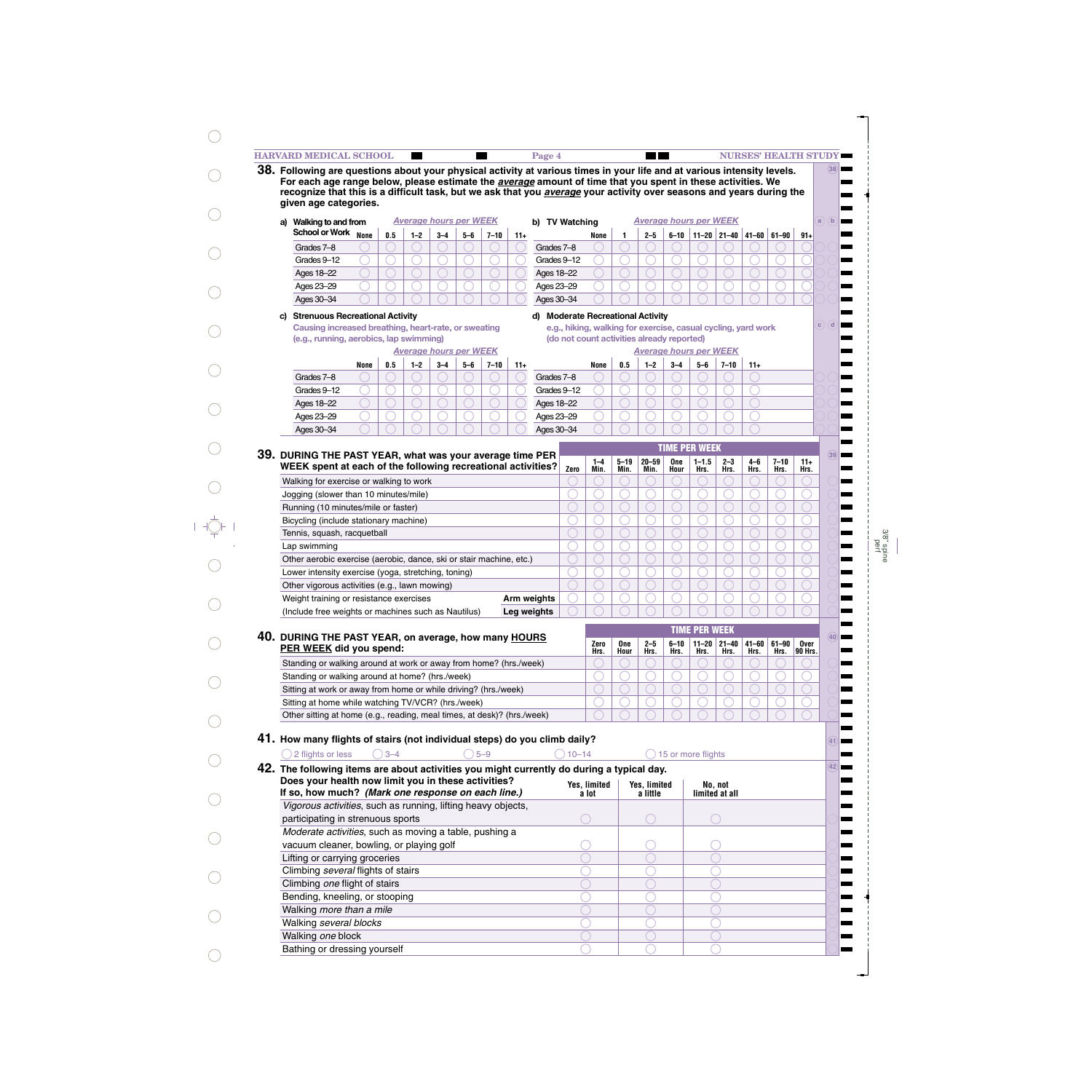| 43. What is your current status?<br>Widowed<br>Separated<br>Never married<br>() Married<br>() Divorced<br>Domestic Partnership<br>(44)<br>44. Your living arrangement: (Mark all that apply)<br>With spouse or partner $\bigcirc$ With other family<br>Alone<br>Nursing home<br>Assisted living facility<br>Other<br>45. What is your current work status: (Mark all that apply)<br>45<br>Full-time non-nursing employment<br>Nursing full-time<br>Retired<br>Part-time non-nursing employment<br>Nursing part-time<br>Homemaker<br>46. How many hours each week do you participate in any groups such as a social or work group, church-connected<br>46<br>group, self-help group, charity, public service or community group?<br>None<br>$\bigcirc$ 1 to 2 hours<br>3 to 5 hours<br>6 to 10 hours<br>$\bigcirc$ 11 to 15 hours<br>16 or more hours<br>47<br>47. How often do you go to religious meetings or services?<br>$\bigcirc$ More than once a week<br>$\bigcirc$ Once a week<br>$\bigcirc$ 1 to 3 times per month<br>Less than once per month<br>Never or almost never<br>${\bf 48.}$ Apart from your children, how many relatives do you have with whom you feel close?<br>48<br>$\bigcap$ None<br>$\bigcirc$ 1 to 2<br>3 to 5<br>6 to 9<br>10 or more<br>49. How many close friends do you have?<br>49<br>$\bigcap$ None<br>$\bigcirc$ 1 to 2<br>$\bigcirc$ 3 to 5<br>$\bigcirc$ 6 to 9<br>10 or more<br>${\bf 50}.$ Is there any one special person you know that you feel very close to; someone you feel you can share<br>50<br>confidences and feelings with?<br>Yes a) How often do you see or talk to this person?<br>$\bigcirc$ Weekly $\bigcirc$ Monthly $\bigcirc$ Several times/year<br>$()$ No<br>$\bigcirc$ Daily<br>Once/year or less<br>51. Can you count on anyone to provide you with emotional support (talking over problems or helping you make a<br>$\overline{51}$<br>difficult decision)?<br>$\bigcap$ A little of the time<br>() None of the time<br>() Some of the time<br>() Most of the time<br>All of the time<br>52. How many people can you count on to provide you with emotional support?<br>52<br>One<br>( ) None<br>) Two<br>Three or more<br><b>HOURS PER WEEK</b><br>53<br>53. Outside of your employment, do you provide regular care to any<br>of the following? (Mark one response on each line. For people to<br>$9 - 20$<br>$21 - 35$<br>$36 - 72$<br>Zero<br>$1 - 8$<br>73+<br>whom you do not provide regular care, mark "Zero hours".)<br>Hrs.<br>Hrs.<br>Hrs.<br>Hrs.<br>Hrs.<br>Hrs.<br>Your grandchildren<br>Disabled or ill spouse/partner<br>Disabled or ill parent or other person<br>54<br>54. In your lifetime, have you ever had two weeks or longer when nearly<br>every day you felt sad, blue, or depressed for most of the day?<br><b>No</b><br>Yes<br>${\bf 55.}$ Below is a list of some of the ways you may have felt or behaved during<br>55<br>the past month. Please indicate how often you have felt this way.<br>Occasionally or<br><b>Rarely or none</b><br>Some or a little of<br>a moderate<br>All of<br>During the past month (Mark one answer per line)<br>amount of time<br>the time<br>of the time<br>the time<br>I was bothered by things that usually don't bother me<br>I had trouble keeping my mind on what I was doing<br>I felt depressed<br>I felt that everything I did was an effort<br>I felt hopeful about the future<br>I felt fearful<br>My sleep was restless<br>I was happy<br>I felt lonely<br>I could not "get going"<br>Below is a list of statements which people have used to describe themselves.<br>56.<br>Please mark the response that indicates how you generally feel.<br>56<br>Almost<br><b>Sometimes</b><br><b>Often</b><br>always<br>Almost never<br>I feel nervous and restless<br>I feel satisfied with myself<br>I wish I could be as happy as others seem to be<br>I feel like a failure<br>I worry too much over something that really doesn't matter<br>I lack self-confidence<br>I feel secure<br>I feel inadequate<br>I am a steady person<br>I get in a state of tension or turmoil as I think over my<br>recent concerns and interests | <b>HARVARD MEDICAL SCHOOL</b><br>ی ہے |  |  |  |  |
|-------------------------------------------------------------------------------------------------------------------------------------------------------------------------------------------------------------------------------------------------------------------------------------------------------------------------------------------------------------------------------------------------------------------------------------------------------------------------------------------------------------------------------------------------------------------------------------------------------------------------------------------------------------------------------------------------------------------------------------------------------------------------------------------------------------------------------------------------------------------------------------------------------------------------------------------------------------------------------------------------------------------------------------------------------------------------------------------------------------------------------------------------------------------------------------------------------------------------------------------------------------------------------------------------------------------------------------------------------------------------------------------------------------------------------------------------------------------------------------------------------------------------------------------------------------------------------------------------------------------------------------------------------------------------------------------------------------------------------------------------------------------------------------------------------------------------------------------------------------------------------------------------------------------------------------------------------------------------------------------------------------------------------------------------------------------------------------------------------------------------------------------------------------------------------------------------------------------------------------------------------------------------------------------------------------------------------------------------------------------------------------------------------------------------------------------------------------------------------------------------------------------------------------------------------------------------------------------------------------------------------------------------------------------------------------------------------------------------------------------------------------------------------------------------------------------------------------------------------------------------------------------------------------------------------------------------------------------------------------------------------------------------------------------------------------------------------------------------------------------------------------------------------------------------------------------------------------------------------------------------------------------------------------------------------------------------------------------------------------------------------------------------------------------------------------------------------------------------------------------------------------------------------------------------------------------------------------------------------------------------------------------------------------------------------------------------------------------------------------------------------------------------------------------------------------------------------------------------------------------------------------------------------------------------------------------------------------------------------------------------------------------------------------------------------------------------------------------------------------------------------------------------------------------|---------------------------------------|--|--|--|--|
|                                                                                                                                                                                                                                                                                                                                                                                                                                                                                                                                                                                                                                                                                                                                                                                                                                                                                                                                                                                                                                                                                                                                                                                                                                                                                                                                                                                                                                                                                                                                                                                                                                                                                                                                                                                                                                                                                                                                                                                                                                                                                                                                                                                                                                                                                                                                                                                                                                                                                                                                                                                                                                                                                                                                                                                                                                                                                                                                                                                                                                                                                                                                                                                                                                                                                                                                                                                                                                                                                                                                                                                                                                                                                                                                                                                                                                                                                                                                                                                                                                                                                                                                                                   |                                       |  |  |  |  |
|                                                                                                                                                                                                                                                                                                                                                                                                                                                                                                                                                                                                                                                                                                                                                                                                                                                                                                                                                                                                                                                                                                                                                                                                                                                                                                                                                                                                                                                                                                                                                                                                                                                                                                                                                                                                                                                                                                                                                                                                                                                                                                                                                                                                                                                                                                                                                                                                                                                                                                                                                                                                                                                                                                                                                                                                                                                                                                                                                                                                                                                                                                                                                                                                                                                                                                                                                                                                                                                                                                                                                                                                                                                                                                                                                                                                                                                                                                                                                                                                                                                                                                                                                                   |                                       |  |  |  |  |
|                                                                                                                                                                                                                                                                                                                                                                                                                                                                                                                                                                                                                                                                                                                                                                                                                                                                                                                                                                                                                                                                                                                                                                                                                                                                                                                                                                                                                                                                                                                                                                                                                                                                                                                                                                                                                                                                                                                                                                                                                                                                                                                                                                                                                                                                                                                                                                                                                                                                                                                                                                                                                                                                                                                                                                                                                                                                                                                                                                                                                                                                                                                                                                                                                                                                                                                                                                                                                                                                                                                                                                                                                                                                                                                                                                                                                                                                                                                                                                                                                                                                                                                                                                   |                                       |  |  |  |  |
|                                                                                                                                                                                                                                                                                                                                                                                                                                                                                                                                                                                                                                                                                                                                                                                                                                                                                                                                                                                                                                                                                                                                                                                                                                                                                                                                                                                                                                                                                                                                                                                                                                                                                                                                                                                                                                                                                                                                                                                                                                                                                                                                                                                                                                                                                                                                                                                                                                                                                                                                                                                                                                                                                                                                                                                                                                                                                                                                                                                                                                                                                                                                                                                                                                                                                                                                                                                                                                                                                                                                                                                                                                                                                                                                                                                                                                                                                                                                                                                                                                                                                                                                                                   |                                       |  |  |  |  |
|                                                                                                                                                                                                                                                                                                                                                                                                                                                                                                                                                                                                                                                                                                                                                                                                                                                                                                                                                                                                                                                                                                                                                                                                                                                                                                                                                                                                                                                                                                                                                                                                                                                                                                                                                                                                                                                                                                                                                                                                                                                                                                                                                                                                                                                                                                                                                                                                                                                                                                                                                                                                                                                                                                                                                                                                                                                                                                                                                                                                                                                                                                                                                                                                                                                                                                                                                                                                                                                                                                                                                                                                                                                                                                                                                                                                                                                                                                                                                                                                                                                                                                                                                                   |                                       |  |  |  |  |
|                                                                                                                                                                                                                                                                                                                                                                                                                                                                                                                                                                                                                                                                                                                                                                                                                                                                                                                                                                                                                                                                                                                                                                                                                                                                                                                                                                                                                                                                                                                                                                                                                                                                                                                                                                                                                                                                                                                                                                                                                                                                                                                                                                                                                                                                                                                                                                                                                                                                                                                                                                                                                                                                                                                                                                                                                                                                                                                                                                                                                                                                                                                                                                                                                                                                                                                                                                                                                                                                                                                                                                                                                                                                                                                                                                                                                                                                                                                                                                                                                                                                                                                                                                   |                                       |  |  |  |  |
|                                                                                                                                                                                                                                                                                                                                                                                                                                                                                                                                                                                                                                                                                                                                                                                                                                                                                                                                                                                                                                                                                                                                                                                                                                                                                                                                                                                                                                                                                                                                                                                                                                                                                                                                                                                                                                                                                                                                                                                                                                                                                                                                                                                                                                                                                                                                                                                                                                                                                                                                                                                                                                                                                                                                                                                                                                                                                                                                                                                                                                                                                                                                                                                                                                                                                                                                                                                                                                                                                                                                                                                                                                                                                                                                                                                                                                                                                                                                                                                                                                                                                                                                                                   |                                       |  |  |  |  |
|                                                                                                                                                                                                                                                                                                                                                                                                                                                                                                                                                                                                                                                                                                                                                                                                                                                                                                                                                                                                                                                                                                                                                                                                                                                                                                                                                                                                                                                                                                                                                                                                                                                                                                                                                                                                                                                                                                                                                                                                                                                                                                                                                                                                                                                                                                                                                                                                                                                                                                                                                                                                                                                                                                                                                                                                                                                                                                                                                                                                                                                                                                                                                                                                                                                                                                                                                                                                                                                                                                                                                                                                                                                                                                                                                                                                                                                                                                                                                                                                                                                                                                                                                                   |                                       |  |  |  |  |
|                                                                                                                                                                                                                                                                                                                                                                                                                                                                                                                                                                                                                                                                                                                                                                                                                                                                                                                                                                                                                                                                                                                                                                                                                                                                                                                                                                                                                                                                                                                                                                                                                                                                                                                                                                                                                                                                                                                                                                                                                                                                                                                                                                                                                                                                                                                                                                                                                                                                                                                                                                                                                                                                                                                                                                                                                                                                                                                                                                                                                                                                                                                                                                                                                                                                                                                                                                                                                                                                                                                                                                                                                                                                                                                                                                                                                                                                                                                                                                                                                                                                                                                                                                   |                                       |  |  |  |  |
|                                                                                                                                                                                                                                                                                                                                                                                                                                                                                                                                                                                                                                                                                                                                                                                                                                                                                                                                                                                                                                                                                                                                                                                                                                                                                                                                                                                                                                                                                                                                                                                                                                                                                                                                                                                                                                                                                                                                                                                                                                                                                                                                                                                                                                                                                                                                                                                                                                                                                                                                                                                                                                                                                                                                                                                                                                                                                                                                                                                                                                                                                                                                                                                                                                                                                                                                                                                                                                                                                                                                                                                                                                                                                                                                                                                                                                                                                                                                                                                                                                                                                                                                                                   |                                       |  |  |  |  |
|                                                                                                                                                                                                                                                                                                                                                                                                                                                                                                                                                                                                                                                                                                                                                                                                                                                                                                                                                                                                                                                                                                                                                                                                                                                                                                                                                                                                                                                                                                                                                                                                                                                                                                                                                                                                                                                                                                                                                                                                                                                                                                                                                                                                                                                                                                                                                                                                                                                                                                                                                                                                                                                                                                                                                                                                                                                                                                                                                                                                                                                                                                                                                                                                                                                                                                                                                                                                                                                                                                                                                                                                                                                                                                                                                                                                                                                                                                                                                                                                                                                                                                                                                                   |                                       |  |  |  |  |
|                                                                                                                                                                                                                                                                                                                                                                                                                                                                                                                                                                                                                                                                                                                                                                                                                                                                                                                                                                                                                                                                                                                                                                                                                                                                                                                                                                                                                                                                                                                                                                                                                                                                                                                                                                                                                                                                                                                                                                                                                                                                                                                                                                                                                                                                                                                                                                                                                                                                                                                                                                                                                                                                                                                                                                                                                                                                                                                                                                                                                                                                                                                                                                                                                                                                                                                                                                                                                                                                                                                                                                                                                                                                                                                                                                                                                                                                                                                                                                                                                                                                                                                                                                   |                                       |  |  |  |  |
|                                                                                                                                                                                                                                                                                                                                                                                                                                                                                                                                                                                                                                                                                                                                                                                                                                                                                                                                                                                                                                                                                                                                                                                                                                                                                                                                                                                                                                                                                                                                                                                                                                                                                                                                                                                                                                                                                                                                                                                                                                                                                                                                                                                                                                                                                                                                                                                                                                                                                                                                                                                                                                                                                                                                                                                                                                                                                                                                                                                                                                                                                                                                                                                                                                                                                                                                                                                                                                                                                                                                                                                                                                                                                                                                                                                                                                                                                                                                                                                                                                                                                                                                                                   |                                       |  |  |  |  |
|                                                                                                                                                                                                                                                                                                                                                                                                                                                                                                                                                                                                                                                                                                                                                                                                                                                                                                                                                                                                                                                                                                                                                                                                                                                                                                                                                                                                                                                                                                                                                                                                                                                                                                                                                                                                                                                                                                                                                                                                                                                                                                                                                                                                                                                                                                                                                                                                                                                                                                                                                                                                                                                                                                                                                                                                                                                                                                                                                                                                                                                                                                                                                                                                                                                                                                                                                                                                                                                                                                                                                                                                                                                                                                                                                                                                                                                                                                                                                                                                                                                                                                                                                                   |                                       |  |  |  |  |
|                                                                                                                                                                                                                                                                                                                                                                                                                                                                                                                                                                                                                                                                                                                                                                                                                                                                                                                                                                                                                                                                                                                                                                                                                                                                                                                                                                                                                                                                                                                                                                                                                                                                                                                                                                                                                                                                                                                                                                                                                                                                                                                                                                                                                                                                                                                                                                                                                                                                                                                                                                                                                                                                                                                                                                                                                                                                                                                                                                                                                                                                                                                                                                                                                                                                                                                                                                                                                                                                                                                                                                                                                                                                                                                                                                                                                                                                                                                                                                                                                                                                                                                                                                   |                                       |  |  |  |  |
|                                                                                                                                                                                                                                                                                                                                                                                                                                                                                                                                                                                                                                                                                                                                                                                                                                                                                                                                                                                                                                                                                                                                                                                                                                                                                                                                                                                                                                                                                                                                                                                                                                                                                                                                                                                                                                                                                                                                                                                                                                                                                                                                                                                                                                                                                                                                                                                                                                                                                                                                                                                                                                                                                                                                                                                                                                                                                                                                                                                                                                                                                                                                                                                                                                                                                                                                                                                                                                                                                                                                                                                                                                                                                                                                                                                                                                                                                                                                                                                                                                                                                                                                                                   |                                       |  |  |  |  |
|                                                                                                                                                                                                                                                                                                                                                                                                                                                                                                                                                                                                                                                                                                                                                                                                                                                                                                                                                                                                                                                                                                                                                                                                                                                                                                                                                                                                                                                                                                                                                                                                                                                                                                                                                                                                                                                                                                                                                                                                                                                                                                                                                                                                                                                                                                                                                                                                                                                                                                                                                                                                                                                                                                                                                                                                                                                                                                                                                                                                                                                                                                                                                                                                                                                                                                                                                                                                                                                                                                                                                                                                                                                                                                                                                                                                                                                                                                                                                                                                                                                                                                                                                                   |                                       |  |  |  |  |
|                                                                                                                                                                                                                                                                                                                                                                                                                                                                                                                                                                                                                                                                                                                                                                                                                                                                                                                                                                                                                                                                                                                                                                                                                                                                                                                                                                                                                                                                                                                                                                                                                                                                                                                                                                                                                                                                                                                                                                                                                                                                                                                                                                                                                                                                                                                                                                                                                                                                                                                                                                                                                                                                                                                                                                                                                                                                                                                                                                                                                                                                                                                                                                                                                                                                                                                                                                                                                                                                                                                                                                                                                                                                                                                                                                                                                                                                                                                                                                                                                                                                                                                                                                   |                                       |  |  |  |  |
|                                                                                                                                                                                                                                                                                                                                                                                                                                                                                                                                                                                                                                                                                                                                                                                                                                                                                                                                                                                                                                                                                                                                                                                                                                                                                                                                                                                                                                                                                                                                                                                                                                                                                                                                                                                                                                                                                                                                                                                                                                                                                                                                                                                                                                                                                                                                                                                                                                                                                                                                                                                                                                                                                                                                                                                                                                                                                                                                                                                                                                                                                                                                                                                                                                                                                                                                                                                                                                                                                                                                                                                                                                                                                                                                                                                                                                                                                                                                                                                                                                                                                                                                                                   |                                       |  |  |  |  |
|                                                                                                                                                                                                                                                                                                                                                                                                                                                                                                                                                                                                                                                                                                                                                                                                                                                                                                                                                                                                                                                                                                                                                                                                                                                                                                                                                                                                                                                                                                                                                                                                                                                                                                                                                                                                                                                                                                                                                                                                                                                                                                                                                                                                                                                                                                                                                                                                                                                                                                                                                                                                                                                                                                                                                                                                                                                                                                                                                                                                                                                                                                                                                                                                                                                                                                                                                                                                                                                                                                                                                                                                                                                                                                                                                                                                                                                                                                                                                                                                                                                                                                                                                                   |                                       |  |  |  |  |
|                                                                                                                                                                                                                                                                                                                                                                                                                                                                                                                                                                                                                                                                                                                                                                                                                                                                                                                                                                                                                                                                                                                                                                                                                                                                                                                                                                                                                                                                                                                                                                                                                                                                                                                                                                                                                                                                                                                                                                                                                                                                                                                                                                                                                                                                                                                                                                                                                                                                                                                                                                                                                                                                                                                                                                                                                                                                                                                                                                                                                                                                                                                                                                                                                                                                                                                                                                                                                                                                                                                                                                                                                                                                                                                                                                                                                                                                                                                                                                                                                                                                                                                                                                   |                                       |  |  |  |  |
|                                                                                                                                                                                                                                                                                                                                                                                                                                                                                                                                                                                                                                                                                                                                                                                                                                                                                                                                                                                                                                                                                                                                                                                                                                                                                                                                                                                                                                                                                                                                                                                                                                                                                                                                                                                                                                                                                                                                                                                                                                                                                                                                                                                                                                                                                                                                                                                                                                                                                                                                                                                                                                                                                                                                                                                                                                                                                                                                                                                                                                                                                                                                                                                                                                                                                                                                                                                                                                                                                                                                                                                                                                                                                                                                                                                                                                                                                                                                                                                                                                                                                                                                                                   |                                       |  |  |  |  |
|                                                                                                                                                                                                                                                                                                                                                                                                                                                                                                                                                                                                                                                                                                                                                                                                                                                                                                                                                                                                                                                                                                                                                                                                                                                                                                                                                                                                                                                                                                                                                                                                                                                                                                                                                                                                                                                                                                                                                                                                                                                                                                                                                                                                                                                                                                                                                                                                                                                                                                                                                                                                                                                                                                                                                                                                                                                                                                                                                                                                                                                                                                                                                                                                                                                                                                                                                                                                                                                                                                                                                                                                                                                                                                                                                                                                                                                                                                                                                                                                                                                                                                                                                                   |                                       |  |  |  |  |
|                                                                                                                                                                                                                                                                                                                                                                                                                                                                                                                                                                                                                                                                                                                                                                                                                                                                                                                                                                                                                                                                                                                                                                                                                                                                                                                                                                                                                                                                                                                                                                                                                                                                                                                                                                                                                                                                                                                                                                                                                                                                                                                                                                                                                                                                                                                                                                                                                                                                                                                                                                                                                                                                                                                                                                                                                                                                                                                                                                                                                                                                                                                                                                                                                                                                                                                                                                                                                                                                                                                                                                                                                                                                                                                                                                                                                                                                                                                                                                                                                                                                                                                                                                   |                                       |  |  |  |  |
|                                                                                                                                                                                                                                                                                                                                                                                                                                                                                                                                                                                                                                                                                                                                                                                                                                                                                                                                                                                                                                                                                                                                                                                                                                                                                                                                                                                                                                                                                                                                                                                                                                                                                                                                                                                                                                                                                                                                                                                                                                                                                                                                                                                                                                                                                                                                                                                                                                                                                                                                                                                                                                                                                                                                                                                                                                                                                                                                                                                                                                                                                                                                                                                                                                                                                                                                                                                                                                                                                                                                                                                                                                                                                                                                                                                                                                                                                                                                                                                                                                                                                                                                                                   |                                       |  |  |  |  |
|                                                                                                                                                                                                                                                                                                                                                                                                                                                                                                                                                                                                                                                                                                                                                                                                                                                                                                                                                                                                                                                                                                                                                                                                                                                                                                                                                                                                                                                                                                                                                                                                                                                                                                                                                                                                                                                                                                                                                                                                                                                                                                                                                                                                                                                                                                                                                                                                                                                                                                                                                                                                                                                                                                                                                                                                                                                                                                                                                                                                                                                                                                                                                                                                                                                                                                                                                                                                                                                                                                                                                                                                                                                                                                                                                                                                                                                                                                                                                                                                                                                                                                                                                                   |                                       |  |  |  |  |
|                                                                                                                                                                                                                                                                                                                                                                                                                                                                                                                                                                                                                                                                                                                                                                                                                                                                                                                                                                                                                                                                                                                                                                                                                                                                                                                                                                                                                                                                                                                                                                                                                                                                                                                                                                                                                                                                                                                                                                                                                                                                                                                                                                                                                                                                                                                                                                                                                                                                                                                                                                                                                                                                                                                                                                                                                                                                                                                                                                                                                                                                                                                                                                                                                                                                                                                                                                                                                                                                                                                                                                                                                                                                                                                                                                                                                                                                                                                                                                                                                                                                                                                                                                   |                                       |  |  |  |  |
|                                                                                                                                                                                                                                                                                                                                                                                                                                                                                                                                                                                                                                                                                                                                                                                                                                                                                                                                                                                                                                                                                                                                                                                                                                                                                                                                                                                                                                                                                                                                                                                                                                                                                                                                                                                                                                                                                                                                                                                                                                                                                                                                                                                                                                                                                                                                                                                                                                                                                                                                                                                                                                                                                                                                                                                                                                                                                                                                                                                                                                                                                                                                                                                                                                                                                                                                                                                                                                                                                                                                                                                                                                                                                                                                                                                                                                                                                                                                                                                                                                                                                                                                                                   |                                       |  |  |  |  |
|                                                                                                                                                                                                                                                                                                                                                                                                                                                                                                                                                                                                                                                                                                                                                                                                                                                                                                                                                                                                                                                                                                                                                                                                                                                                                                                                                                                                                                                                                                                                                                                                                                                                                                                                                                                                                                                                                                                                                                                                                                                                                                                                                                                                                                                                                                                                                                                                                                                                                                                                                                                                                                                                                                                                                                                                                                                                                                                                                                                                                                                                                                                                                                                                                                                                                                                                                                                                                                                                                                                                                                                                                                                                                                                                                                                                                                                                                                                                                                                                                                                                                                                                                                   |                                       |  |  |  |  |
|                                                                                                                                                                                                                                                                                                                                                                                                                                                                                                                                                                                                                                                                                                                                                                                                                                                                                                                                                                                                                                                                                                                                                                                                                                                                                                                                                                                                                                                                                                                                                                                                                                                                                                                                                                                                                                                                                                                                                                                                                                                                                                                                                                                                                                                                                                                                                                                                                                                                                                                                                                                                                                                                                                                                                                                                                                                                                                                                                                                                                                                                                                                                                                                                                                                                                                                                                                                                                                                                                                                                                                                                                                                                                                                                                                                                                                                                                                                                                                                                                                                                                                                                                                   |                                       |  |  |  |  |
|                                                                                                                                                                                                                                                                                                                                                                                                                                                                                                                                                                                                                                                                                                                                                                                                                                                                                                                                                                                                                                                                                                                                                                                                                                                                                                                                                                                                                                                                                                                                                                                                                                                                                                                                                                                                                                                                                                                                                                                                                                                                                                                                                                                                                                                                                                                                                                                                                                                                                                                                                                                                                                                                                                                                                                                                                                                                                                                                                                                                                                                                                                                                                                                                                                                                                                                                                                                                                                                                                                                                                                                                                                                                                                                                                                                                                                                                                                                                                                                                                                                                                                                                                                   |                                       |  |  |  |  |
|                                                                                                                                                                                                                                                                                                                                                                                                                                                                                                                                                                                                                                                                                                                                                                                                                                                                                                                                                                                                                                                                                                                                                                                                                                                                                                                                                                                                                                                                                                                                                                                                                                                                                                                                                                                                                                                                                                                                                                                                                                                                                                                                                                                                                                                                                                                                                                                                                                                                                                                                                                                                                                                                                                                                                                                                                                                                                                                                                                                                                                                                                                                                                                                                                                                                                                                                                                                                                                                                                                                                                                                                                                                                                                                                                                                                                                                                                                                                                                                                                                                                                                                                                                   |                                       |  |  |  |  |
|                                                                                                                                                                                                                                                                                                                                                                                                                                                                                                                                                                                                                                                                                                                                                                                                                                                                                                                                                                                                                                                                                                                                                                                                                                                                                                                                                                                                                                                                                                                                                                                                                                                                                                                                                                                                                                                                                                                                                                                                                                                                                                                                                                                                                                                                                                                                                                                                                                                                                                                                                                                                                                                                                                                                                                                                                                                                                                                                                                                                                                                                                                                                                                                                                                                                                                                                                                                                                                                                                                                                                                                                                                                                                                                                                                                                                                                                                                                                                                                                                                                                                                                                                                   |                                       |  |  |  |  |
|                                                                                                                                                                                                                                                                                                                                                                                                                                                                                                                                                                                                                                                                                                                                                                                                                                                                                                                                                                                                                                                                                                                                                                                                                                                                                                                                                                                                                                                                                                                                                                                                                                                                                                                                                                                                                                                                                                                                                                                                                                                                                                                                                                                                                                                                                                                                                                                                                                                                                                                                                                                                                                                                                                                                                                                                                                                                                                                                                                                                                                                                                                                                                                                                                                                                                                                                                                                                                                                                                                                                                                                                                                                                                                                                                                                                                                                                                                                                                                                                                                                                                                                                                                   |                                       |  |  |  |  |
|                                                                                                                                                                                                                                                                                                                                                                                                                                                                                                                                                                                                                                                                                                                                                                                                                                                                                                                                                                                                                                                                                                                                                                                                                                                                                                                                                                                                                                                                                                                                                                                                                                                                                                                                                                                                                                                                                                                                                                                                                                                                                                                                                                                                                                                                                                                                                                                                                                                                                                                                                                                                                                                                                                                                                                                                                                                                                                                                                                                                                                                                                                                                                                                                                                                                                                                                                                                                                                                                                                                                                                                                                                                                                                                                                                                                                                                                                                                                                                                                                                                                                                                                                                   |                                       |  |  |  |  |
|                                                                                                                                                                                                                                                                                                                                                                                                                                                                                                                                                                                                                                                                                                                                                                                                                                                                                                                                                                                                                                                                                                                                                                                                                                                                                                                                                                                                                                                                                                                                                                                                                                                                                                                                                                                                                                                                                                                                                                                                                                                                                                                                                                                                                                                                                                                                                                                                                                                                                                                                                                                                                                                                                                                                                                                                                                                                                                                                                                                                                                                                                                                                                                                                                                                                                                                                                                                                                                                                                                                                                                                                                                                                                                                                                                                                                                                                                                                                                                                                                                                                                                                                                                   |                                       |  |  |  |  |
|                                                                                                                                                                                                                                                                                                                                                                                                                                                                                                                                                                                                                                                                                                                                                                                                                                                                                                                                                                                                                                                                                                                                                                                                                                                                                                                                                                                                                                                                                                                                                                                                                                                                                                                                                                                                                                                                                                                                                                                                                                                                                                                                                                                                                                                                                                                                                                                                                                                                                                                                                                                                                                                                                                                                                                                                                                                                                                                                                                                                                                                                                                                                                                                                                                                                                                                                                                                                                                                                                                                                                                                                                                                                                                                                                                                                                                                                                                                                                                                                                                                                                                                                                                   |                                       |  |  |  |  |
|                                                                                                                                                                                                                                                                                                                                                                                                                                                                                                                                                                                                                                                                                                                                                                                                                                                                                                                                                                                                                                                                                                                                                                                                                                                                                                                                                                                                                                                                                                                                                                                                                                                                                                                                                                                                                                                                                                                                                                                                                                                                                                                                                                                                                                                                                                                                                                                                                                                                                                                                                                                                                                                                                                                                                                                                                                                                                                                                                                                                                                                                                                                                                                                                                                                                                                                                                                                                                                                                                                                                                                                                                                                                                                                                                                                                                                                                                                                                                                                                                                                                                                                                                                   |                                       |  |  |  |  |
|                                                                                                                                                                                                                                                                                                                                                                                                                                                                                                                                                                                                                                                                                                                                                                                                                                                                                                                                                                                                                                                                                                                                                                                                                                                                                                                                                                                                                                                                                                                                                                                                                                                                                                                                                                                                                                                                                                                                                                                                                                                                                                                                                                                                                                                                                                                                                                                                                                                                                                                                                                                                                                                                                                                                                                                                                                                                                                                                                                                                                                                                                                                                                                                                                                                                                                                                                                                                                                                                                                                                                                                                                                                                                                                                                                                                                                                                                                                                                                                                                                                                                                                                                                   |                                       |  |  |  |  |
|                                                                                                                                                                                                                                                                                                                                                                                                                                                                                                                                                                                                                                                                                                                                                                                                                                                                                                                                                                                                                                                                                                                                                                                                                                                                                                                                                                                                                                                                                                                                                                                                                                                                                                                                                                                                                                                                                                                                                                                                                                                                                                                                                                                                                                                                                                                                                                                                                                                                                                                                                                                                                                                                                                                                                                                                                                                                                                                                                                                                                                                                                                                                                                                                                                                                                                                                                                                                                                                                                                                                                                                                                                                                                                                                                                                                                                                                                                                                                                                                                                                                                                                                                                   |                                       |  |  |  |  |
|                                                                                                                                                                                                                                                                                                                                                                                                                                                                                                                                                                                                                                                                                                                                                                                                                                                                                                                                                                                                                                                                                                                                                                                                                                                                                                                                                                                                                                                                                                                                                                                                                                                                                                                                                                                                                                                                                                                                                                                                                                                                                                                                                                                                                                                                                                                                                                                                                                                                                                                                                                                                                                                                                                                                                                                                                                                                                                                                                                                                                                                                                                                                                                                                                                                                                                                                                                                                                                                                                                                                                                                                                                                                                                                                                                                                                                                                                                                                                                                                                                                                                                                                                                   |                                       |  |  |  |  |
|                                                                                                                                                                                                                                                                                                                                                                                                                                                                                                                                                                                                                                                                                                                                                                                                                                                                                                                                                                                                                                                                                                                                                                                                                                                                                                                                                                                                                                                                                                                                                                                                                                                                                                                                                                                                                                                                                                                                                                                                                                                                                                                                                                                                                                                                                                                                                                                                                                                                                                                                                                                                                                                                                                                                                                                                                                                                                                                                                                                                                                                                                                                                                                                                                                                                                                                                                                                                                                                                                                                                                                                                                                                                                                                                                                                                                                                                                                                                                                                                                                                                                                                                                                   |                                       |  |  |  |  |
|                                                                                                                                                                                                                                                                                                                                                                                                                                                                                                                                                                                                                                                                                                                                                                                                                                                                                                                                                                                                                                                                                                                                                                                                                                                                                                                                                                                                                                                                                                                                                                                                                                                                                                                                                                                                                                                                                                                                                                                                                                                                                                                                                                                                                                                                                                                                                                                                                                                                                                                                                                                                                                                                                                                                                                                                                                                                                                                                                                                                                                                                                                                                                                                                                                                                                                                                                                                                                                                                                                                                                                                                                                                                                                                                                                                                                                                                                                                                                                                                                                                                                                                                                                   |                                       |  |  |  |  |
|                                                                                                                                                                                                                                                                                                                                                                                                                                                                                                                                                                                                                                                                                                                                                                                                                                                                                                                                                                                                                                                                                                                                                                                                                                                                                                                                                                                                                                                                                                                                                                                                                                                                                                                                                                                                                                                                                                                                                                                                                                                                                                                                                                                                                                                                                                                                                                                                                                                                                                                                                                                                                                                                                                                                                                                                                                                                                                                                                                                                                                                                                                                                                                                                                                                                                                                                                                                                                                                                                                                                                                                                                                                                                                                                                                                                                                                                                                                                                                                                                                                                                                                                                                   |                                       |  |  |  |  |
|                                                                                                                                                                                                                                                                                                                                                                                                                                                                                                                                                                                                                                                                                                                                                                                                                                                                                                                                                                                                                                                                                                                                                                                                                                                                                                                                                                                                                                                                                                                                                                                                                                                                                                                                                                                                                                                                                                                                                                                                                                                                                                                                                                                                                                                                                                                                                                                                                                                                                                                                                                                                                                                                                                                                                                                                                                                                                                                                                                                                                                                                                                                                                                                                                                                                                                                                                                                                                                                                                                                                                                                                                                                                                                                                                                                                                                                                                                                                                                                                                                                                                                                                                                   |                                       |  |  |  |  |
|                                                                                                                                                                                                                                                                                                                                                                                                                                                                                                                                                                                                                                                                                                                                                                                                                                                                                                                                                                                                                                                                                                                                                                                                                                                                                                                                                                                                                                                                                                                                                                                                                                                                                                                                                                                                                                                                                                                                                                                                                                                                                                                                                                                                                                                                                                                                                                                                                                                                                                                                                                                                                                                                                                                                                                                                                                                                                                                                                                                                                                                                                                                                                                                                                                                                                                                                                                                                                                                                                                                                                                                                                                                                                                                                                                                                                                                                                                                                                                                                                                                                                                                                                                   |                                       |  |  |  |  |
|                                                                                                                                                                                                                                                                                                                                                                                                                                                                                                                                                                                                                                                                                                                                                                                                                                                                                                                                                                                                                                                                                                                                                                                                                                                                                                                                                                                                                                                                                                                                                                                                                                                                                                                                                                                                                                                                                                                                                                                                                                                                                                                                                                                                                                                                                                                                                                                                                                                                                                                                                                                                                                                                                                                                                                                                                                                                                                                                                                                                                                                                                                                                                                                                                                                                                                                                                                                                                                                                                                                                                                                                                                                                                                                                                                                                                                                                                                                                                                                                                                                                                                                                                                   |                                       |  |  |  |  |
|                                                                                                                                                                                                                                                                                                                                                                                                                                                                                                                                                                                                                                                                                                                                                                                                                                                                                                                                                                                                                                                                                                                                                                                                                                                                                                                                                                                                                                                                                                                                                                                                                                                                                                                                                                                                                                                                                                                                                                                                                                                                                                                                                                                                                                                                                                                                                                                                                                                                                                                                                                                                                                                                                                                                                                                                                                                                                                                                                                                                                                                                                                                                                                                                                                                                                                                                                                                                                                                                                                                                                                                                                                                                                                                                                                                                                                                                                                                                                                                                                                                                                                                                                                   |                                       |  |  |  |  |
|                                                                                                                                                                                                                                                                                                                                                                                                                                                                                                                                                                                                                                                                                                                                                                                                                                                                                                                                                                                                                                                                                                                                                                                                                                                                                                                                                                                                                                                                                                                                                                                                                                                                                                                                                                                                                                                                                                                                                                                                                                                                                                                                                                                                                                                                                                                                                                                                                                                                                                                                                                                                                                                                                                                                                                                                                                                                                                                                                                                                                                                                                                                                                                                                                                                                                                                                                                                                                                                                                                                                                                                                                                                                                                                                                                                                                                                                                                                                                                                                                                                                                                                                                                   |                                       |  |  |  |  |
|                                                                                                                                                                                                                                                                                                                                                                                                                                                                                                                                                                                                                                                                                                                                                                                                                                                                                                                                                                                                                                                                                                                                                                                                                                                                                                                                                                                                                                                                                                                                                                                                                                                                                                                                                                                                                                                                                                                                                                                                                                                                                                                                                                                                                                                                                                                                                                                                                                                                                                                                                                                                                                                                                                                                                                                                                                                                                                                                                                                                                                                                                                                                                                                                                                                                                                                                                                                                                                                                                                                                                                                                                                                                                                                                                                                                                                                                                                                                                                                                                                                                                                                                                                   |                                       |  |  |  |  |
|                                                                                                                                                                                                                                                                                                                                                                                                                                                                                                                                                                                                                                                                                                                                                                                                                                                                                                                                                                                                                                                                                                                                                                                                                                                                                                                                                                                                                                                                                                                                                                                                                                                                                                                                                                                                                                                                                                                                                                                                                                                                                                                                                                                                                                                                                                                                                                                                                                                                                                                                                                                                                                                                                                                                                                                                                                                                                                                                                                                                                                                                                                                                                                                                                                                                                                                                                                                                                                                                                                                                                                                                                                                                                                                                                                                                                                                                                                                                                                                                                                                                                                                                                                   |                                       |  |  |  |  |
|                                                                                                                                                                                                                                                                                                                                                                                                                                                                                                                                                                                                                                                                                                                                                                                                                                                                                                                                                                                                                                                                                                                                                                                                                                                                                                                                                                                                                                                                                                                                                                                                                                                                                                                                                                                                                                                                                                                                                                                                                                                                                                                                                                                                                                                                                                                                                                                                                                                                                                                                                                                                                                                                                                                                                                                                                                                                                                                                                                                                                                                                                                                                                                                                                                                                                                                                                                                                                                                                                                                                                                                                                                                                                                                                                                                                                                                                                                                                                                                                                                                                                                                                                                   |                                       |  |  |  |  |
|                                                                                                                                                                                                                                                                                                                                                                                                                                                                                                                                                                                                                                                                                                                                                                                                                                                                                                                                                                                                                                                                                                                                                                                                                                                                                                                                                                                                                                                                                                                                                                                                                                                                                                                                                                                                                                                                                                                                                                                                                                                                                                                                                                                                                                                                                                                                                                                                                                                                                                                                                                                                                                                                                                                                                                                                                                                                                                                                                                                                                                                                                                                                                                                                                                                                                                                                                                                                                                                                                                                                                                                                                                                                                                                                                                                                                                                                                                                                                                                                                                                                                                                                                                   |                                       |  |  |  |  |
|                                                                                                                                                                                                                                                                                                                                                                                                                                                                                                                                                                                                                                                                                                                                                                                                                                                                                                                                                                                                                                                                                                                                                                                                                                                                                                                                                                                                                                                                                                                                                                                                                                                                                                                                                                                                                                                                                                                                                                                                                                                                                                                                                                                                                                                                                                                                                                                                                                                                                                                                                                                                                                                                                                                                                                                                                                                                                                                                                                                                                                                                                                                                                                                                                                                                                                                                                                                                                                                                                                                                                                                                                                                                                                                                                                                                                                                                                                                                                                                                                                                                                                                                                                   |                                       |  |  |  |  |
|                                                                                                                                                                                                                                                                                                                                                                                                                                                                                                                                                                                                                                                                                                                                                                                                                                                                                                                                                                                                                                                                                                                                                                                                                                                                                                                                                                                                                                                                                                                                                                                                                                                                                                                                                                                                                                                                                                                                                                                                                                                                                                                                                                                                                                                                                                                                                                                                                                                                                                                                                                                                                                                                                                                                                                                                                                                                                                                                                                                                                                                                                                                                                                                                                                                                                                                                                                                                                                                                                                                                                                                                                                                                                                                                                                                                                                                                                                                                                                                                                                                                                                                                                                   |                                       |  |  |  |  |
|                                                                                                                                                                                                                                                                                                                                                                                                                                                                                                                                                                                                                                                                                                                                                                                                                                                                                                                                                                                                                                                                                                                                                                                                                                                                                                                                                                                                                                                                                                                                                                                                                                                                                                                                                                                                                                                                                                                                                                                                                                                                                                                                                                                                                                                                                                                                                                                                                                                                                                                                                                                                                                                                                                                                                                                                                                                                                                                                                                                                                                                                                                                                                                                                                                                                                                                                                                                                                                                                                                                                                                                                                                                                                                                                                                                                                                                                                                                                                                                                                                                                                                                                                                   |                                       |  |  |  |  |
|                                                                                                                                                                                                                                                                                                                                                                                                                                                                                                                                                                                                                                                                                                                                                                                                                                                                                                                                                                                                                                                                                                                                                                                                                                                                                                                                                                                                                                                                                                                                                                                                                                                                                                                                                                                                                                                                                                                                                                                                                                                                                                                                                                                                                                                                                                                                                                                                                                                                                                                                                                                                                                                                                                                                                                                                                                                                                                                                                                                                                                                                                                                                                                                                                                                                                                                                                                                                                                                                                                                                                                                                                                                                                                                                                                                                                                                                                                                                                                                                                                                                                                                                                                   |                                       |  |  |  |  |
|                                                                                                                                                                                                                                                                                                                                                                                                                                                                                                                                                                                                                                                                                                                                                                                                                                                                                                                                                                                                                                                                                                                                                                                                                                                                                                                                                                                                                                                                                                                                                                                                                                                                                                                                                                                                                                                                                                                                                                                                                                                                                                                                                                                                                                                                                                                                                                                                                                                                                                                                                                                                                                                                                                                                                                                                                                                                                                                                                                                                                                                                                                                                                                                                                                                                                                                                                                                                                                                                                                                                                                                                                                                                                                                                                                                                                                                                                                                                                                                                                                                                                                                                                                   |                                       |  |  |  |  |
|                                                                                                                                                                                                                                                                                                                                                                                                                                                                                                                                                                                                                                                                                                                                                                                                                                                                                                                                                                                                                                                                                                                                                                                                                                                                                                                                                                                                                                                                                                                                                                                                                                                                                                                                                                                                                                                                                                                                                                                                                                                                                                                                                                                                                                                                                                                                                                                                                                                                                                                                                                                                                                                                                                                                                                                                                                                                                                                                                                                                                                                                                                                                                                                                                                                                                                                                                                                                                                                                                                                                                                                                                                                                                                                                                                                                                                                                                                                                                                                                                                                                                                                                                                   |                                       |  |  |  |  |
|                                                                                                                                                                                                                                                                                                                                                                                                                                                                                                                                                                                                                                                                                                                                                                                                                                                                                                                                                                                                                                                                                                                                                                                                                                                                                                                                                                                                                                                                                                                                                                                                                                                                                                                                                                                                                                                                                                                                                                                                                                                                                                                                                                                                                                                                                                                                                                                                                                                                                                                                                                                                                                                                                                                                                                                                                                                                                                                                                                                                                                                                                                                                                                                                                                                                                                                                                                                                                                                                                                                                                                                                                                                                                                                                                                                                                                                                                                                                                                                                                                                                                                                                                                   |                                       |  |  |  |  |
|                                                                                                                                                                                                                                                                                                                                                                                                                                                                                                                                                                                                                                                                                                                                                                                                                                                                                                                                                                                                                                                                                                                                                                                                                                                                                                                                                                                                                                                                                                                                                                                                                                                                                                                                                                                                                                                                                                                                                                                                                                                                                                                                                                                                                                                                                                                                                                                                                                                                                                                                                                                                                                                                                                                                                                                                                                                                                                                                                                                                                                                                                                                                                                                                                                                                                                                                                                                                                                                                                                                                                                                                                                                                                                                                                                                                                                                                                                                                                                                                                                                                                                                                                                   |                                       |  |  |  |  |
|                                                                                                                                                                                                                                                                                                                                                                                                                                                                                                                                                                                                                                                                                                                                                                                                                                                                                                                                                                                                                                                                                                                                                                                                                                                                                                                                                                                                                                                                                                                                                                                                                                                                                                                                                                                                                                                                                                                                                                                                                                                                                                                                                                                                                                                                                                                                                                                                                                                                                                                                                                                                                                                                                                                                                                                                                                                                                                                                                                                                                                                                                                                                                                                                                                                                                                                                                                                                                                                                                                                                                                                                                                                                                                                                                                                                                                                                                                                                                                                                                                                                                                                                                                   |                                       |  |  |  |  |
|                                                                                                                                                                                                                                                                                                                                                                                                                                                                                                                                                                                                                                                                                                                                                                                                                                                                                                                                                                                                                                                                                                                                                                                                                                                                                                                                                                                                                                                                                                                                                                                                                                                                                                                                                                                                                                                                                                                                                                                                                                                                                                                                                                                                                                                                                                                                                                                                                                                                                                                                                                                                                                                                                                                                                                                                                                                                                                                                                                                                                                                                                                                                                                                                                                                                                                                                                                                                                                                                                                                                                                                                                                                                                                                                                                                                                                                                                                                                                                                                                                                                                                                                                                   |                                       |  |  |  |  |
|                                                                                                                                                                                                                                                                                                                                                                                                                                                                                                                                                                                                                                                                                                                                                                                                                                                                                                                                                                                                                                                                                                                                                                                                                                                                                                                                                                                                                                                                                                                                                                                                                                                                                                                                                                                                                                                                                                                                                                                                                                                                                                                                                                                                                                                                                                                                                                                                                                                                                                                                                                                                                                                                                                                                                                                                                                                                                                                                                                                                                                                                                                                                                                                                                                                                                                                                                                                                                                                                                                                                                                                                                                                                                                                                                                                                                                                                                                                                                                                                                                                                                                                                                                   |                                       |  |  |  |  |